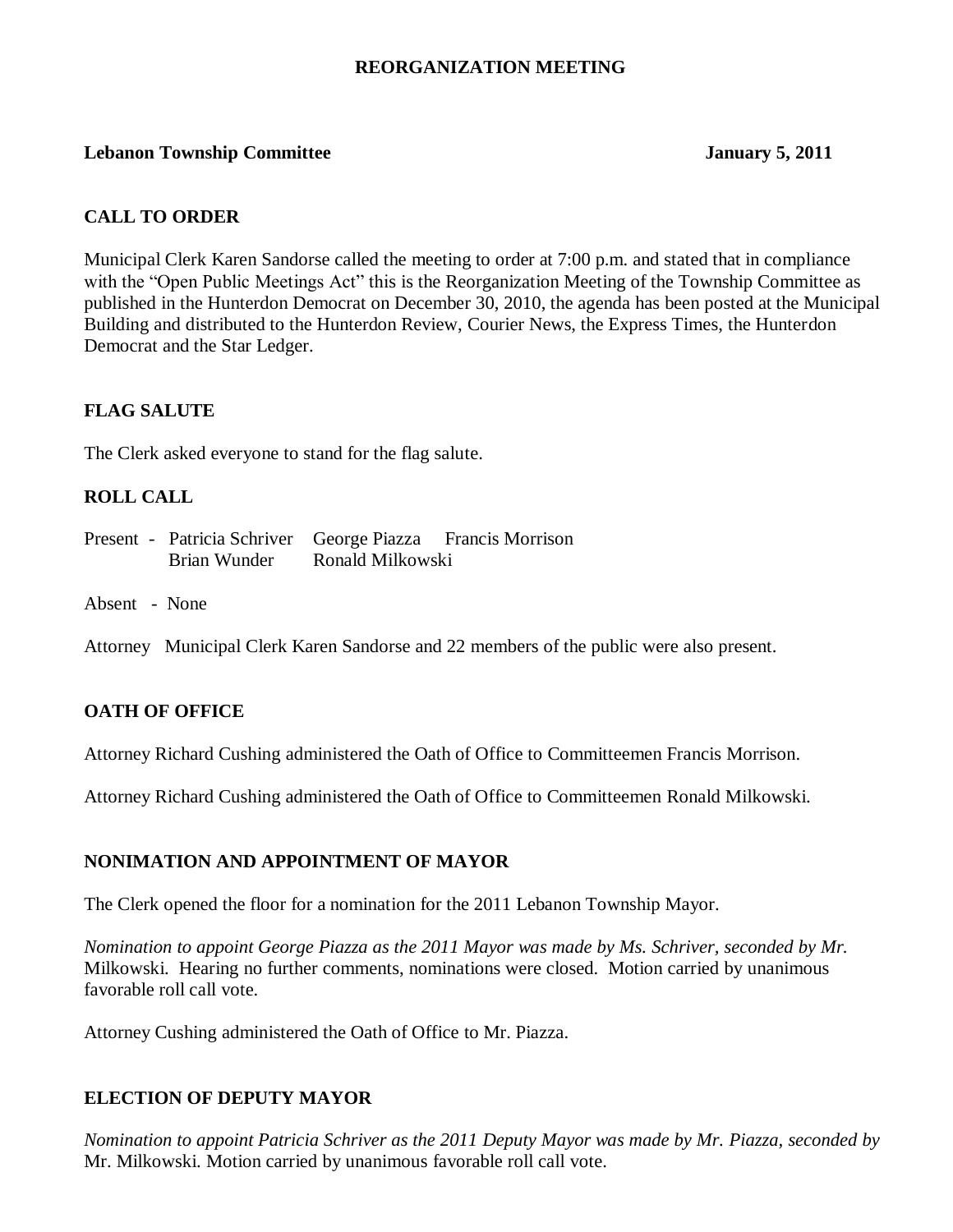Attorney Cushing administered the Oath of Office to Ms. Schriver.

## **MAYORAL STATEMENT**

Mayor Piazza stated that this is the fourth time that he has been appointed Mayor for Lebanon Township. He stated that it is an honor and a privilege. Mayor Piazza avowed that he is going to try to make the taxpayers of Lebanon Township proud of their Mayor as he will work hard to make the right decisions. Mayor Piazza said that he has a good team behind him and that they are on a good course. Mayor Piazza thanked Past Committeeman Jay Weeks for all of the years that he served the Township. He was a leader and a good Committeeman and he will be missed. Mayor Piazza congratulated Mr. Milkowski for his position on the Township Committee, and congratulated Mr. Morrison on the start of his second term. Mayor Piazza thanked Ms. Schriver for taking on the role of Deputy Mayor and welcomed Mr. Wunder back for the second year of his term.

## **COMMITTEE COMMENTS**

Mr. Morrison stated that he would like to see continuity with the Committee members and for all of them to work in the right direction.

Ms. Schriver stated that 2011 is going to be a super year. The Committee has had their ups and downs in 2010, however, she feels that they are over the hump and things will begin to move ahead smoothly.

Mr. Milkowski stated that he echoes Ms. Schriver's comments and feels that it has been a tough time but he believes that the future looks brighter.

Mr. Wunder stated Happy New Year to all and requested that the Committee work hard together.

## **ASSEMBLYMAN ERIC PETERSON**

Assemblyman Eric Peterson was present at the meeting to congratulate Mr. Milkowski on becoming a member of the Township Committee. He stated that he feels that Mr. Milkowski will be a great addition to the Township Committee because the dedication which Mr. Milkowski has already shown to the Township represents how he will work with the Township Committee. Assemblyman Peterson noted that the State, County and Local levels are in difficult financial times however, Hunterdon County and Warren County are going to survive because these counties and municipalities have always been fiscally responsible. Assemblyman Peterson commented that although it is not easy to do budgets at a time like this, Hunterdon and Warren County municipalities have great public servants who sit on their Committees and they will weather this and come out stronger municipalities and county organizations. Assemblyman Peterson thanked the Township Committee for their service to the people of Lebanon Township and noted that it is because of people like the Committee Members that make the 23<sup>rd</sup> Legislative District of Hunterdon County a great place to live. Assemblyman Peterson wished everyone and happy and prosperous 2011.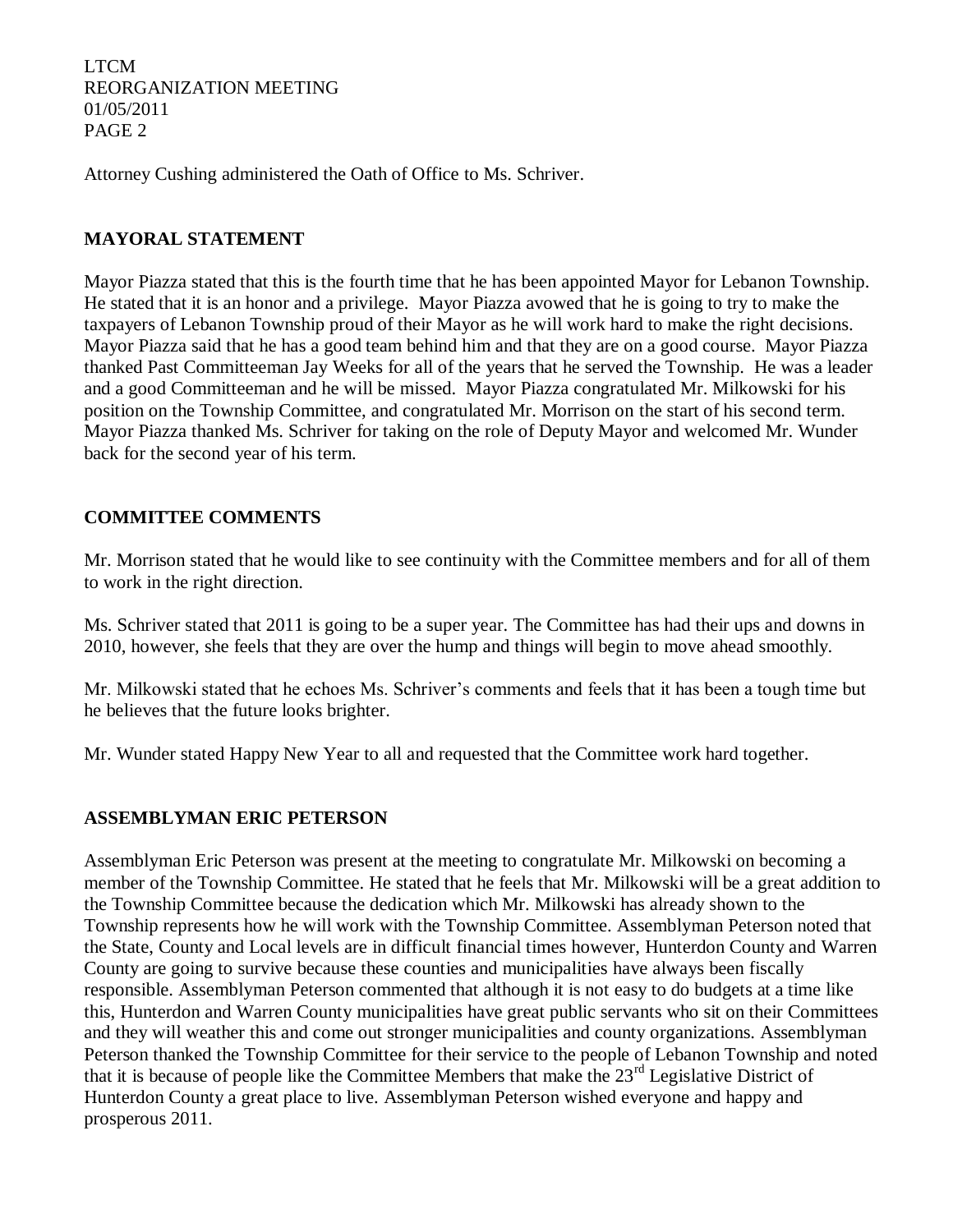## **PUBLIC COMMENTS – for agenda items only.**

*Motion by Ms. Schriver, seconded by Mr. Wunder and carried by unanimous favorable roll call vote, the*  Township Committee opened the public comment portion of the meeting.

There were no comments from the public.

*Motion by Ms. Schriver, seconded by Mr. Wunder and carried by unanimous favorable roll call vote, the*  Township Committee closed the public comment portion of the meeting.

# **RESOLUTIONS**

*Motion by Ms. Schriver, seconded by Mr. Wunder and carried by unanimous favorable roll call vote, the* Township Committee adopted the Resolutions No. 01-2011 to Resolution No. 04-2011 as written below.

## **Resolution No. 01-2011- Professional Services/Non-Fair and Open**

## **RESOLUTION NO. 01-2011 TOWNSHIP OF LEBANON COUNTY OF HUNTERDON**

# **RESOLUTION AUTHORIZING THE AWARD OF A NON-FAIR AND OPEN CONTRACT FOR LEBANON TOWNSHIP**

WHEREAS, the Lebanon Township Committee has a need to acquire professional services as outlined below as a non-fair and open contract pursuant to the provisions of N.J.S.A. 19:44A-20.4 or 20.5 as appropriate; and

WHEREAS, the Lebanon Township CFO has determined and certified in writing that the value of the acquisition will exceed \$17,500; and

WHEREAS, the anticipated term of this contract is 1 year and may be extended as approved by the Lebanon Township Committee; and

WHEREAS, the following agencies have completed and submitted a Business Entity Disclosure Certification which certified that they have not made any reportable contributions to a political or candidate committee in the Township of Lebanon in the previous one year, and that the contract will prohibit the agency from making any portable contribution through the term of the contract; and

WHEREAS, sufficient funds are available in the 2011 Temporary Budget and will be made available in the 2011 Municipal Budget for the Township of Lebanon as required in – N.J.A.C. 5:30-5.4.

NOW THEREFORE, BE IT RESOLVED that the Lebanon Township Committee of the Township of Lebanon, County of Hunterdon, State of New Jersey, as follows:

The Mayor and Municipal Clerk are hereby authorized and directed to executive contracts with the following person and firm for the year 2011:

- 1. Richard P. Cushing of Gebhardt & Kiefer is hereby appointed Lebanon Township Municipal Attorney for the year 2011.
- 2. Eric M Bernstein of Eric M. Bernstein & Associates is hereby appointed Lebanon Township Special Counsel for the year 2011.
- 3. Stephen Risse of Bayer-Risse Engineering is hereby appointed Lebanon Township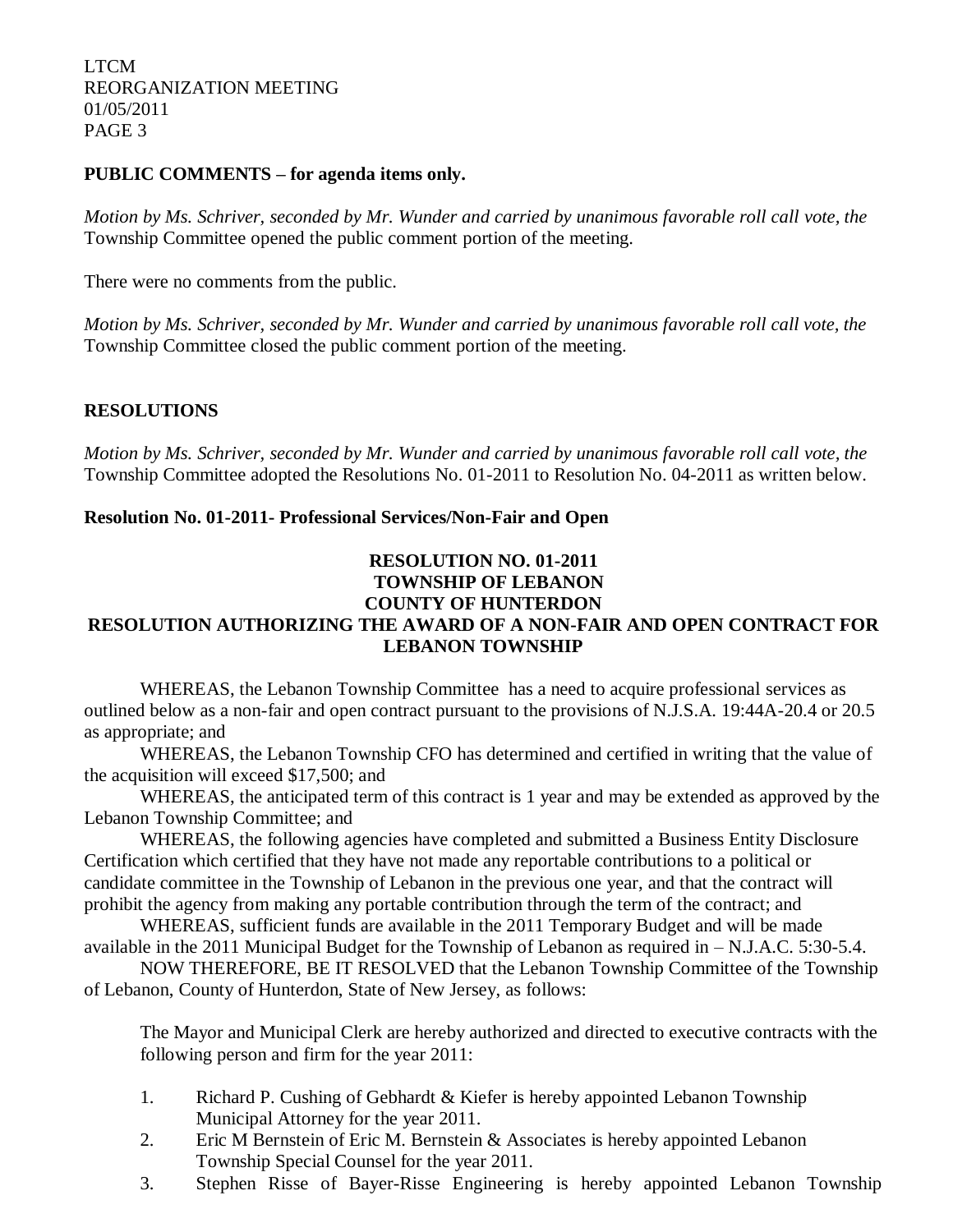Engineer for the year 2011.

- 4. Sanford N. Groendyke is hereby appointed the Lebanon Township Insurance Agent for the year 2011.
- 5. Michael P. Bolan, is hereby appointed the Lebanon Township Professional Planner for the year 2011.
- 6. Keith T. Chambers of Chambers Architecture, as Special Architect for the Township Garage Project during the 2011 year.

BE IT FURTHER RESOLVED that the Business Disclosure Entity Certification and the Determination of Value be placed on file with this resolution; and

BE IT FURTHER RESOLVED that notice of this action shall be printed in the January 12, 2011 issue of the Hunterdon Review.

# **Resolution No. 02-2011- Professional Services/Auditor**

# **TOWNSHIP OF LEBANON COUNTY OF HUNTERDON STATE OF NEW JERSEY RESOLUTION NO. 02-2011 RESOLUTION AUTHORIZING THE AWARD OF A NON-FAIR AND OPEN CONTRACT FOR PROFESSIONAL SERVICES-MUNICIPAL AUDITOR**

WHEREAS, the Township of Lebanon has a need to acquire a municipal Auditor as a non-fair and open contract pursuant to provisions of N.J.S.A. 19:44A-20.5; and,

WHEREAS, the Chief Financial Officer has determined and certified in writing that the value of the acquisition will exceed \$17,500; and,

WHEREAS, the anticipated term of this contract is one year; and,

WHEREAS, ARDITO  $& CO$ . LLP has submitted a proposal, indicating they will provide the auditor services for the anticipated fee of \$24,271; and,

WHEREAS, ARDITO & CO., LLP has completed and submitted a Business Entity Disclosure Certification which certified that ARDITO & CO., LLP has not made any reportable contributions to a political or candidate committee in the Township of Lebanon in the previous one year, and that the contract will prohibit ARDITO  $\&$  CO., LLP from making any reportable contributions through the term of the contract; and,

WHEREAS, the required certificate for the availability of funds has been filed by the chief financial officer providing that legally appropriated balances are available to cover the amount of the contract as required by N.J.A.C. 5:30-14.5 and that fees for the aforementioned auditing and nonauditing services shall be made available by appropriate inclusion in either an annual municipal budget which includes current, revenue sharing and utility provisions, by budget amendments for Federal program spending or by inclusion in an appropriate bond ordinance.

NOW, THEREFORE BE IT RESOLVED, by the Township Committee of the Township of Lebanon, authorizes the Mayor and Clerk of the Township of Lebanon to enter into a contract with ARDITO AND CO., LLP as described herein as auditors on and in behalf of the Township of Lebanon for the year 2011; and,

BE IT FURTHER RESOLVED that the Business Disclosure Entity Certification and Determination of Value be placed on file with this resolution; and,

BE IT FURTHER RESOLVED that a notice of this action shall be printed once in a legally designated publication.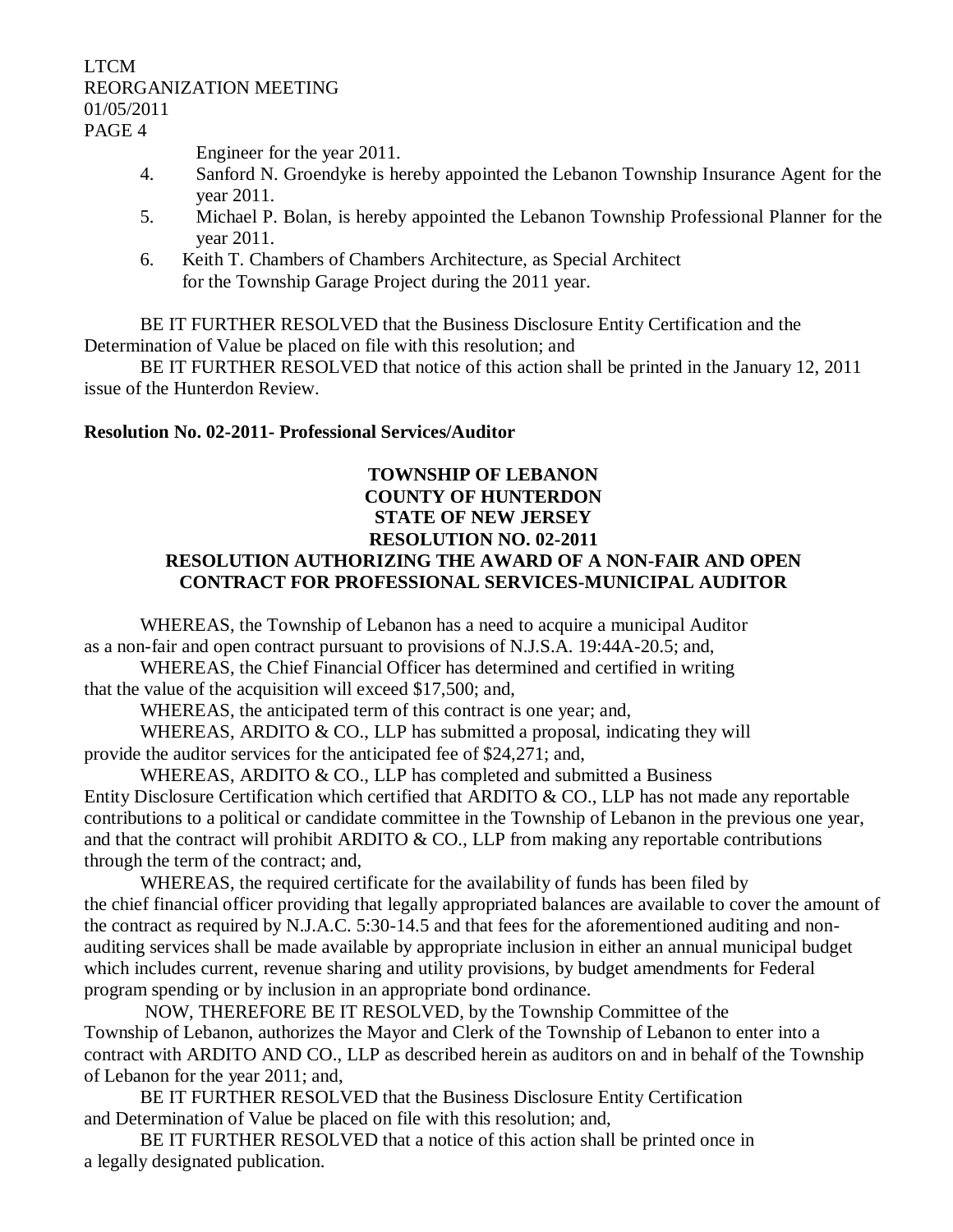Political Contribution Disclosure. This contract has been awarded to Ardito & Co., LLP based on the merits and abilities of Ardito & Co., LLP to provide the goods and services as described herein. This contract was not awarded through a "fair and open" process pursuant to N.J.S.A. 19:44A-20.4 et seq. As such, the undersigned does hereby attest that Ardito & Co., LLP, its subsidiaries, assigns or principals controlling in excess of 10% of the company has neither made a contribution, that is reportable pursuant to the Election Law Enforcement Commission pursuant to N.J.S.A. 19:44A-8 or 19:44A-16 in the one (1) year period preceding the award of the contract that would, pursuant to P.L. 2004, c.19. affect its eligibility to perform this contract, nor will it make a reportable contribution during the term of the contract to any political party committee in the municipality if a member of that political party is serving in an elective public

office of that municipality when the contract is awarded, or to any candidate committee of any person serving in an elective public office of the municipality when the contract is awarded.

Exhibit "A" (Mandatory Affirmative Action Language), Exhibit "B" (Affirmative Action Plan/ Report Filing Information), Exhibit "C" (Business Registration Certificate), Exhibit "D" (Business Entity Disclosure Certification) and Exhibit "E" (Political Contributions Disclosure Certification) are attached to and made a part of this contract.

## **Resolution No. 03-2011- Professional Services**

## **TOWNSHIP OF LEBANON COUNTY OF HUNTERDON STATE OF NEW JERSEY RESOLUTION NO. 03-2011 PROFESSIONAL SERVICE APPOINTMENTS**

WHEREAS, there exists a need for Attorneys, Engineers, and Professional Experts for the Township of Lebanon, and

WHEREAS, the Local Public Contracts Law (N.J.S.A. 40A:11-1 et seq.) required that the resolution authorizing the award of contracts for "Professional Services" without competitive bids must be publicly advertised; and

WHEREAS, the Mayor, Township Clerk and Chief Financial Officer are hereby authorized and directed to execute the agreements; and

WHEREAS sufficient funds are available in the 2011 Temporary Budget and will be made available in the 2010 Municipal Budget for the Township of Lebanon for such services.

NOW THEREFORE, BE IT RESOLVED by the Township Committee of the Township of Lebanon, in the County of Hunterdon, on this 5th day of January, 2011 as follows:

- 1. Martin Allen, is hereby appointed as Tax Appeal Attorney for the Township of Lebanon for the year 2011.
- 2. Thomas Mading is hereby appointed as Lebanon Township Public Defender for the year 2011.
- 3. Thomas Yager and Associates is hereby appointed Licensed Surveyors for the 2011 year.
- 4. Steve Rogut of Rogut McCarthy Troy, LLC, is hereby appointed as Bond Counsel for the Township of Lebanon for the year 2011.
- 5. Robert A. Ballard Jr., is hereby appointed Lebanon Township Prosecuting Attorney for the year 2011.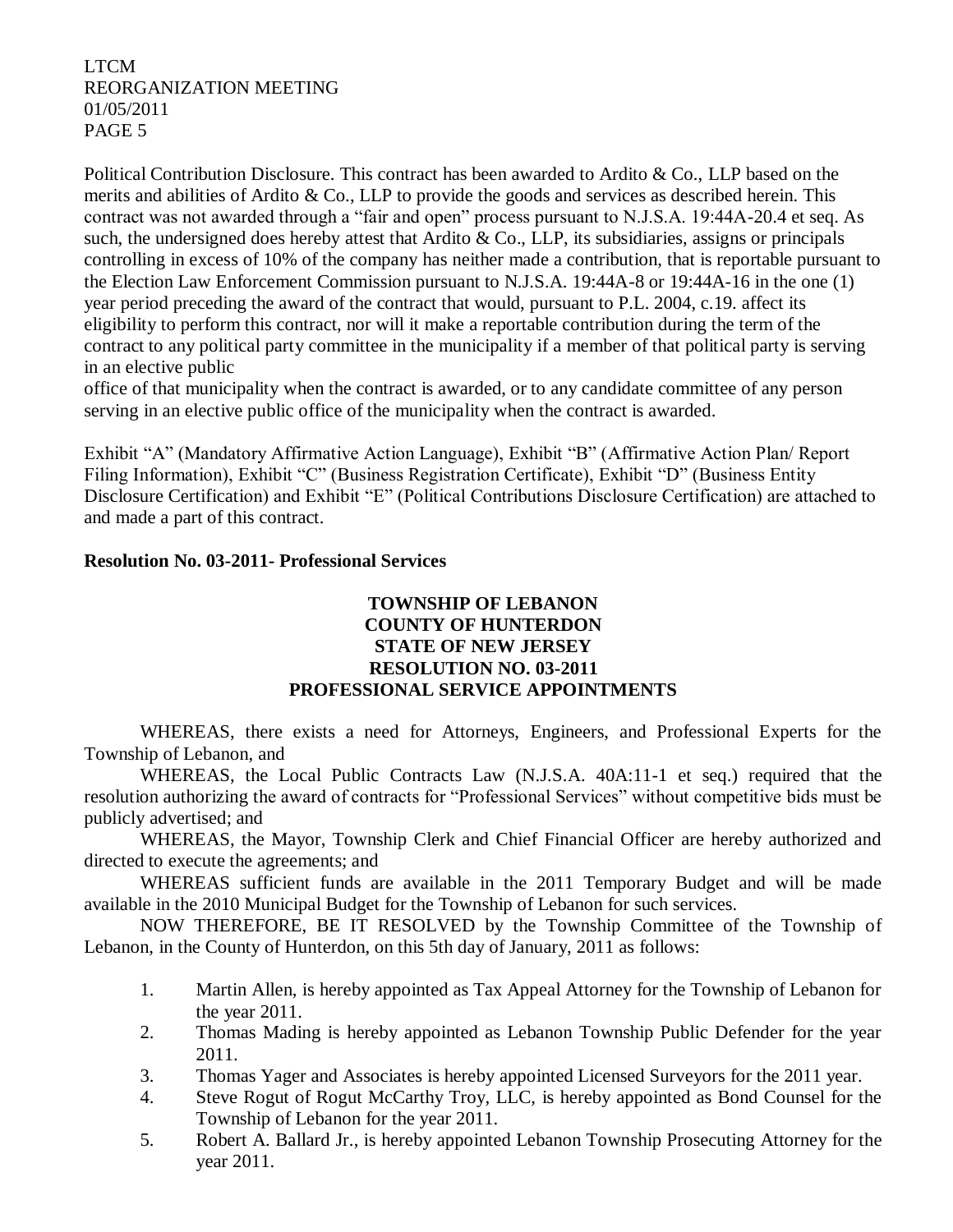6. Katherine Errickson is hereby appointed Lebanon Township Assistant Prosecuting Attorney for the 2011 year.

## **Resolution No. 04-2011-Appointing a Risk Management Consultant**

## **TOWNSHIP OF LEBANON RESOLUTION 04-2011 STATEWIDE INSURANCE FUND RESOLUTION APPOINTING RISK MANAGEMENT CONSULTANT**

WHEREAS, the Township of Lebanon (hereinafter "LOCAL UNIT") has joined the Statewide Insurance Fund (hereinafter "FUND"), a joint insurance fund as defined in N.J.S.A. 40A:10-36 *et seq*.; and

WHEREAS, the Bylaws require participating members to appoint a Risk Management Consultant, as those positions are defined in the Bylaws, if requested to do so by the FUND; and

WHEREAS, the FUND has requested its members to appoint individuals or entities to that position; and

NOW, THEREFORE, BE IT RESOLVED by the governing body of the Township of Lebanon, in the County of Hunterdon and State of New Jersey, as follows:

- 1. Township of Lebanon hereby appoints Groendyke Associates as its local Risk Management Consultant.
- 2. The Mayor and Clerk are hereby authorized to execute the Risk Management Consultant's Agreement for the fund year **2011** in the form attached hereto.

## **Resolution No. 05-2011- Temporary Municipal Budget**

*Motion by Ms. Schriver, seconded by Mr. Wunder and carried by unanimous favorable roll call vote, the* Township Committee adopted the Resolutions No. 05-2011 to Resolution No. 22-2011 as written below.

## **Township of Lebanon County of Hunterdon Resolution No. 05-2010 Temporary Municipal Budget**

BE IT RESOLVED, by the Township Committee of the Township of Lebanon, County of Hunterdon to establish the temporary municipal budget for the year 2011, in accordance with NJSA 40A:4-19, which consists of 26.25% of the 2010 Municipal Budget of \$4,644,123.00 which totals \$1,219,082.00 .

## **Resolution No. 06-2011- Annual Notice Schedule**

**TOWNSHIP OF LEBANON COUNTY OF HUNTERDON STATE OF NEW JERSEY RESOLUTION NO. 06-2011 ANNUAL NOTICE SCHEDULE**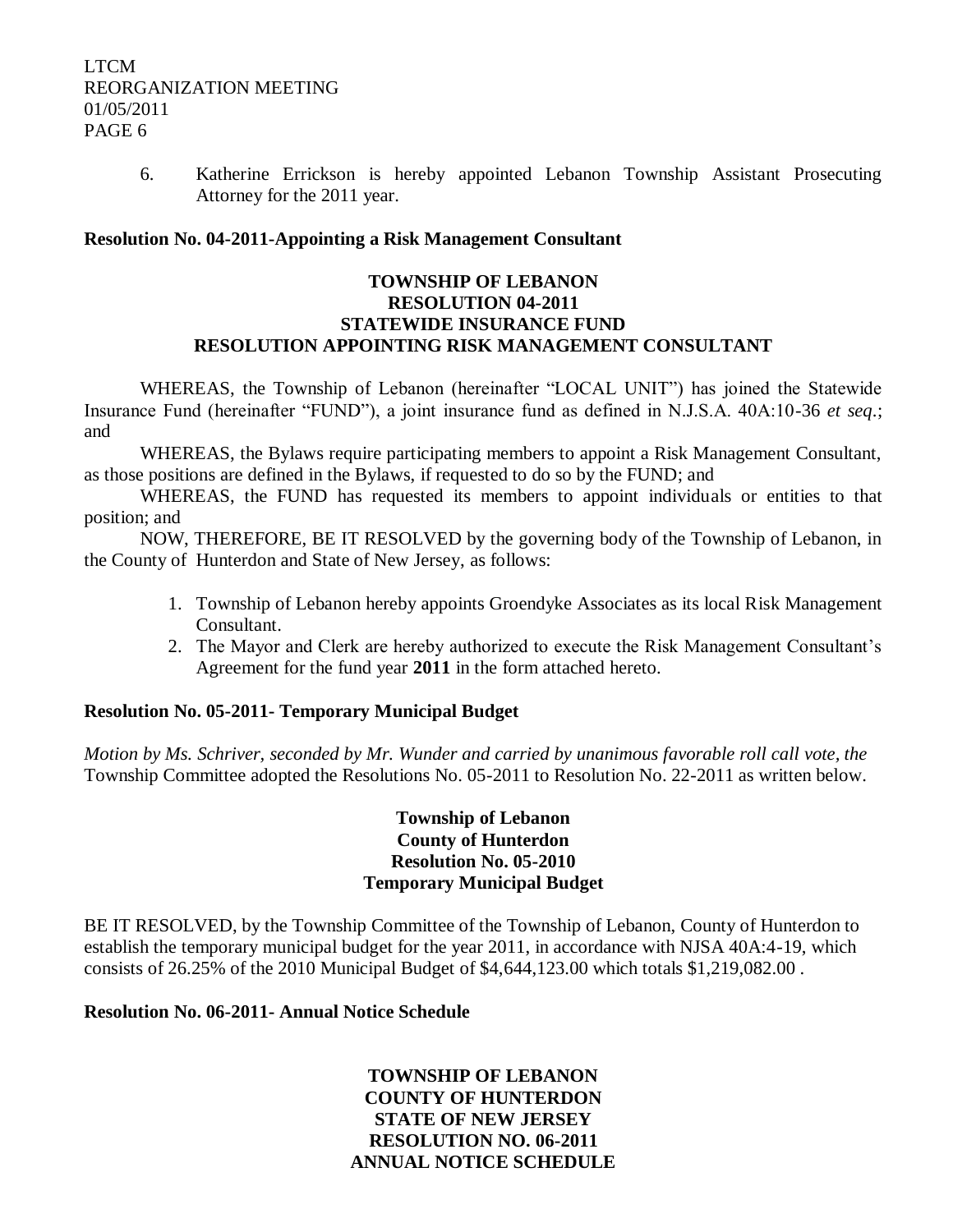WHEREAS the Open Public Meetings Act (Ch 231, P.L. 1975) provides for the giving of annual notice by public bodies of the time, date and location of the regular meetings of such public body to be held during the succeeding year, and

WHEREAS the Open Public Meetings Act (Ch 231, P.L. 1975) hereinafter referred to as the Act, authorizes a public body to make certain other determinations and take certain other actions in conformance therewith:

NOW THEREFORE BE IT RESOLVED by the Township Committee of the Township of Lebanon, County of Hunterdon and State of New Jersey as follows:

1. Regular meetings of this Committee shall be held during the 2011 calendar year at 7:00 p.m. at the Lebanon Township Municipal Building, 530 West Hill Road, Glen Gardner, (Lebanon Township) New Jersey, on the following dates:

# **a. The first & third Wednesday of each and every month: Jan. 19, Feb. 2 & 16, March 2 & 16, April 6 & 20, May 4 & 18, June 1 & 15, July 6 & 20, August 3 & 17, Sept. 7 & 21, Oct. 5 & 19, Nov. 2 & 16 and Dec. 7 & 21.**

- 2, The Township Committee may, at any meeting, hold an executive session and action may be taken on any issue of importance, which may be raised.
- 3. Copies of this Resolution and any revisions or modifications thereof, certified to be true copies by the Clerk of this municipality, be disseminated and distributed as required by the Act as follows:
	- a. Posted and maintained throughout the 2011 calendar year on the bulletin board at the Lebanon Township Municipal Building;
	- b. Faxed or hand delivered to the newspapers designated in paragraph 2 of this Resolution;
	- c. Filed with the Clerk of this Municipality, and
	- d. Mailed to such other persons as may be entitled thereto under the terms of the Act and this Resolution.

## **Resolution No. 07-2011- Designation of Official Newspaper**

## **RESOLUTION NO. 07-2011 DESIGNATION OF OFFICIAL NEWSPAPER**

BE IT RESOLVED by the Township Committee of the Township of Lebanon, County of Hunterdon, State of New Jersey, that pursuant to N.J.S.A. 40:53-1 et seq. The Hunterdon Review and/or the Hunterdon County Democrat are designated as the Official Newspapers. Official notices may also be published in the Express Times, the Newark Star Ledger, and the Courier News to meet time requirements.

## **Resolution No. 08-2011- Payment of Taxes**

**TOWNSHIP OF LEBANON COUNTY OF HUNTERDON STATE OF NEW JERSEY**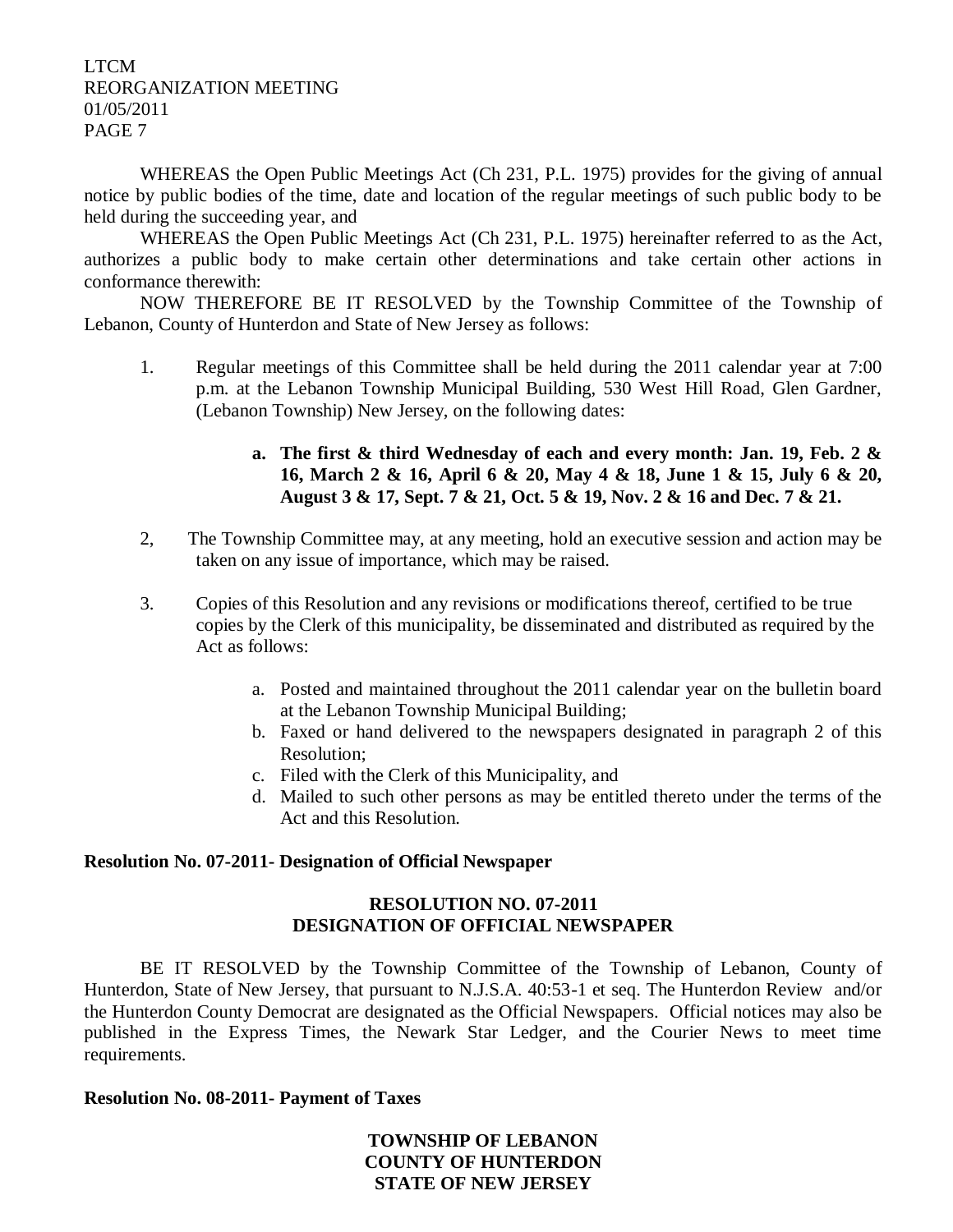## **RESOLUTION NO. 08-2011 PAYMENT OF TAXES**

WHEREAS, R.S. 54:4-67 provides that the Township may fix the interest to be charged for nonpayment of taxes or assessments on or before the date when they would become delinquent, subject to certain maximum percentages therein specified;

NOW THEREFORE, BE IT RESOLVED by the Township Committee of the Township of Lebanon, in the County of Hunterdon that taxes shall be collected quarterly on February 1, 2011, May 1, 2011, August 1, 2011 and November 1, 2011 and that interest will be charged at the rate of 8% per annum on the first \$1,500.00 of the delinquency and 18% per annum on any amount in excess of \$1,500.00 to be calculated from the date the tax was payable until the date of actual payment. There will be a ten-day grace period after which unpaid taxes will be charged interest from the due date. If computed interest is under \$1.00, there will be no charge.

BE IT FURTHER RESOLVED that, pursuant to statute, if a tax delinquency is over \$10,000.00 at the end of the year, and additional flat penalty of 6% per annum shall be imposed.

BE IS FINALLY RESOLVED THAT this Resolution shall be published in the January 12, 2011 issue of the Hunterdon Review.

**Resolution No. 09-2011- Authorization to Cancel Property Tax Credits and Delinquencies**

# **TOWNSHIP OF LEBANON COUNTY OF HUNTERDON STATE OF NEW JERSEY RESOLUTION NO. 09-2011 AUTHORIZATION TO CANCEL PROPERTY TAX CREDITS AND DELINQUENCIES**

WHEREAS the Township Committee of the Township of Lebanon, County of Hunterdon, State of New Jersey have been informed by the Tax Collector that from time to time there are property tax creditsor delinquencies on certain property located within the Township of Lebanon, and

WHEREAS pursuant to N.J.S.A. 40A:5-17.1, a Resolution may be adopted by the governing body of a municipality authorizing a municipal employee to process without further action on the part of the governing body the cancellation of any property tax credit or delinquency of less than \$5.00.

NOW, THEREFORE, BE IT RESOLVED by the Township Committee of the Township of Lebanon, County of Hunterdon, State of New Jersey, that the Tax Collector be authorized to cancel any property tax credit or delinquency of less than \$5.00 without further action on the part of the Township Committee and that such action be noted in the Tax Duplicate for the Township of Lebanon.

#### **Resolution No. 10-2011- Authorization to File Corrective Appeals**

# **TOWNSHIP OF LEBANON COUNTY OF HUNTERDON STATE OF NEW JERSEY RESOLUTION NO. 10-2011**

## **AUTHORIZATION TO FILE CORRECTIVE APPEALS**

WHEREAS, the Township Committee of the Township of Lebanon has been informed that from time to time errors are made in computing tax assessments, and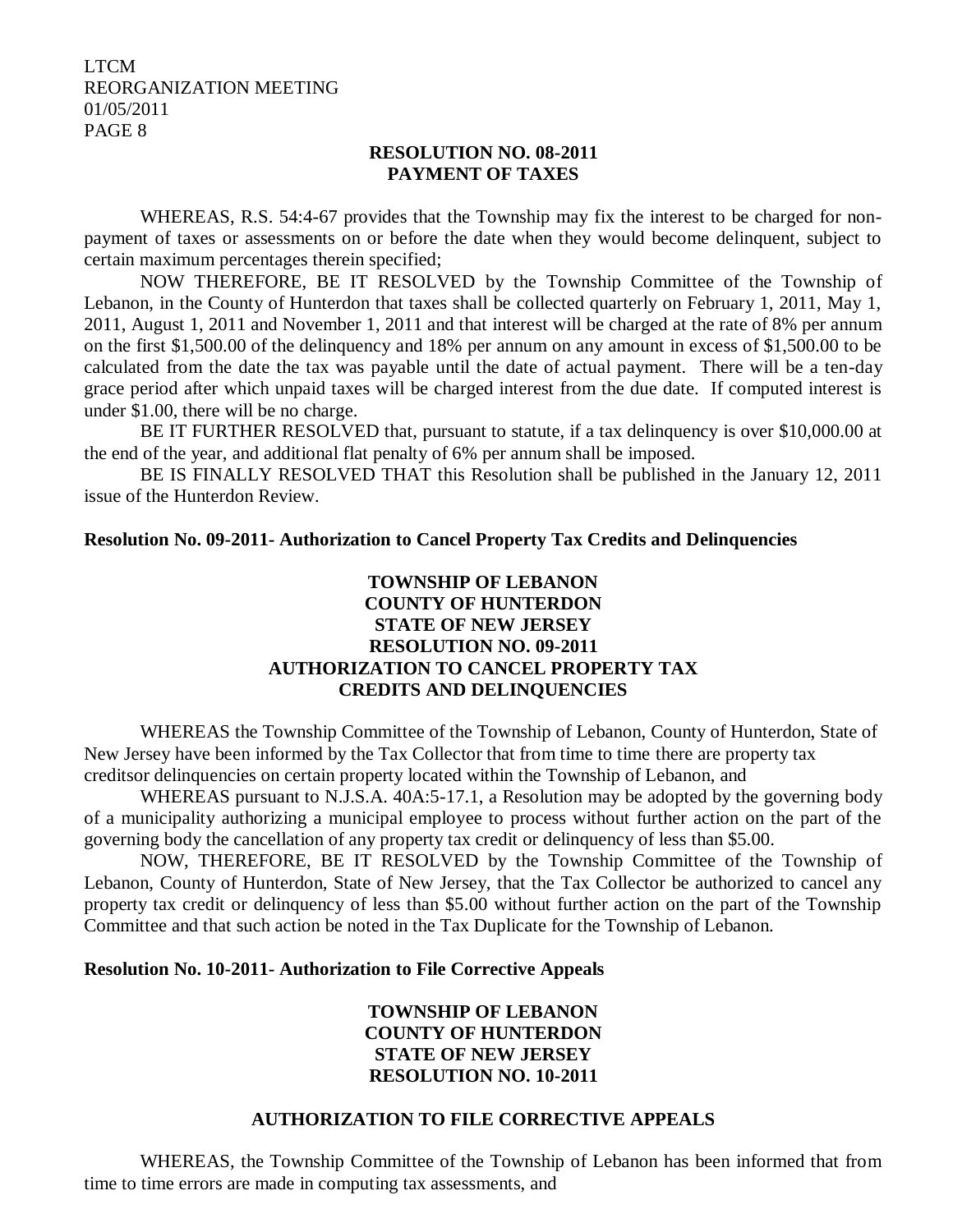WHEREAS, the Tax Attorney of Lebanon Township is called upon to defend tax appeals filed with the Hunterdon County Board of Taxation and to agree to stipulations of appeals.

WHEREAS, the Tax Attorney has requested the Township Committee authorize him to agree to Stipulation of Appeals on behalf of the Township, provided the Tax Assessor agrees with the proposed Stipulation of Appeal;

NOW THEREFORE BE IT RESOLVED by the Township Committee of the Township of Lebanon, County of Hunterdon, State of New Jersey, that the Tax Attorney for the Township of Lebanon is hereby authorized to file corrective appeals with the Hunterdon County Board of Taxation, in defense of appeals filed with said Board and to sign Stipulations of Appeals on behalf on Lebanon Township, which he feels are proper and in the best interest of the Municipality.

BE IT FURTHER RESOLVED that a copy of this Resolution be forwarded to the County board of Taxation.

This Resolution shall take effect immediately.

#### **Resolution No. 11-2011- Authorization to Sign Documents**

## **TOWNSHIP OF LEBANON COUNTY OF HUNTERDON STATE OF NEW JERSEY RESOLUTION NO. 11-2011 AUTHORIZATION TO SIGN DOCUMENTS**

WHEREAS, the Mayor, Deputy Mayor, Township Clerk, Deputy Clerk, and Chief Financial Officer of the Township of Lebanon are municipal officers for the Township of Lebanon; and

NOW, THEREFORE BE IT RESOLVED, that the Mayor or Deputy Mayor, Township Clerk or Deputy Clerk, and Chief Financial Officer be authorized to sign documents on the Township's behalf, according to law.

This Resolution shall take effect immediately.

## **Resolution No. 12-2011- Authorize CFO to Issue Certain Checks/Remit Payroll Taxes**

# **TOWNSHIP OF LEBANON COUNTY OF HUNTERDON STATE OF NEW JERSEY RESOLUTION NO. 12-2011 AUTHORIZATION FOR CFO TO ISSUE CERTAIN CHECKS & REMIT PAYROLL TAXES**

WHEREAS, the Township Committee have adopted ordinances establishing procedures for the payment of claims and payroll,

WHEREAS, it is necessary for certain remittances to be paid to the State of New Jersey for pension, State Income tax deductions and fees from the issuance of dog licenses, marriage licenses and construction permits; to the appropriate agencies for Federal and other State Income Tax deductions, Social Security deductions, Wage Executions ordered by the Court, and to the appropriate entity for other voluntary payroll deductions;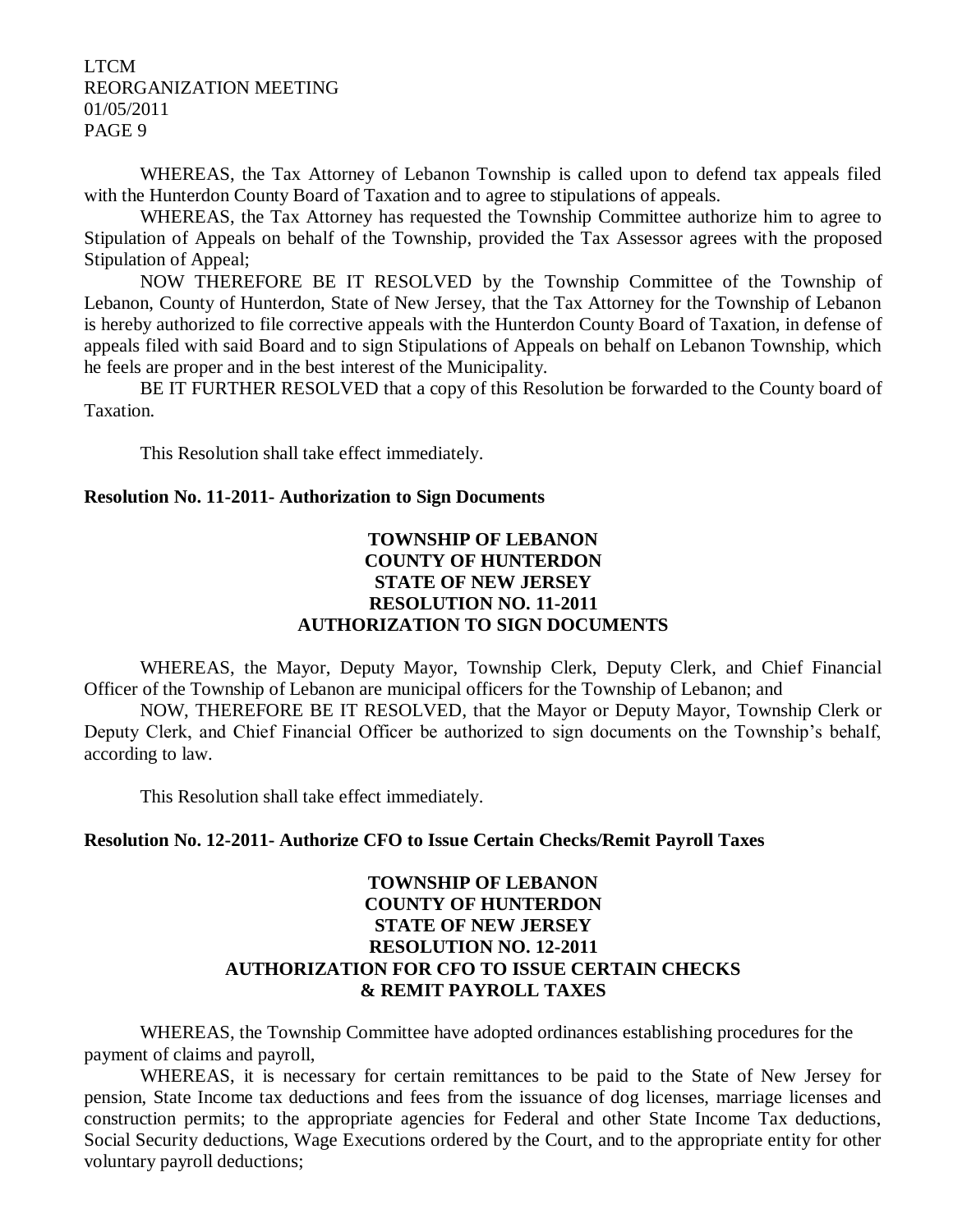WHEREAS, Federal and State of New Jersey payroll taxes must be made by Electronic Fund Transfer as required by law;

WHEREAS, it is the intent of the Township Committee to pay County, local school and regional school taxes at the required intervals,

NOW, THEREFORE BE IT RESOLVED by the Township Committee of the Township of Lebanon, County of Hunterdon, State of New Jersey, as follows:

- 1. That the Chief Financial Officer be and is hereby by authorized to prepare and the Mayor or Deputy Mayor, the Municipal Clerk or the Deputy Clerk, and the Chief Financial Officer or Treasurer be authorized to sign the following checks, all drawn against Current Fund unless otherwise noted:
	- a. Payroll checks for all employees pursuant to established schedules; payroll checks from Payroll Account and transfer of sufficient funds from Current Fund.
	- b. Remittances from the Payroll Account to the appropriate agencies for State of New Jersey and State of Pennsylvania Gross In come Tax employee deductions and employer share payable to the State of New Jersey, for State of New Jersey Public Employees and Police and Fire Retirement Systems and Contributory Insurance for employee deductions and to the SUI Reserve Fund for employee deductions as may apply, to appropriate agencies for wage executions to comply with court orders and to the appropriate entity for other voluntary payroll deductions.
	- c. Checks payable to the appropriate agency of the State of New Jersey for fees from the issuance of dog licenses, marriage licenses. (Dog license fees from the Animal Control Account).
	- d. Checks payable to the County of Hunterdon for taxes upon receipt of statement from the County Chief Financial Officer.
	- e. Checks payable to the Lebanon Township Board of Education and North Hunterdon-Voorhees Regional High School District upon receipt of statements from the respective Board Secretaries.
- 2. That the Chief Financial Officer is hereby authorized to remit Federal withholding and Social Security Taxes and New Jersey State Income Tax deductions by Electronic Funds Transfer, as required by applicable law, such remittances to be transferred from the Payroll Fund Account.

BE IT FURTHER RESOLVED that the Chief Financial Officer shall include a statement of the issuance of such checks as listed above as part of the Financial Report presented at the next scheduled meeting.

## **Resolution No. 13-2011- Designation of Depositories**

## **TOWNSHIP OF LEBANON COUNTY OF HUNTERDON STATE OF NEW JERSEY RESOLUTION NO. 13-2011 DESIGNATION OF DEPOSITORIES**

WHEREAS, R.S. 40A:5-14 requires that the Township designate as a depository for its moneys one or more banks or trust companies having its place of business in this state; and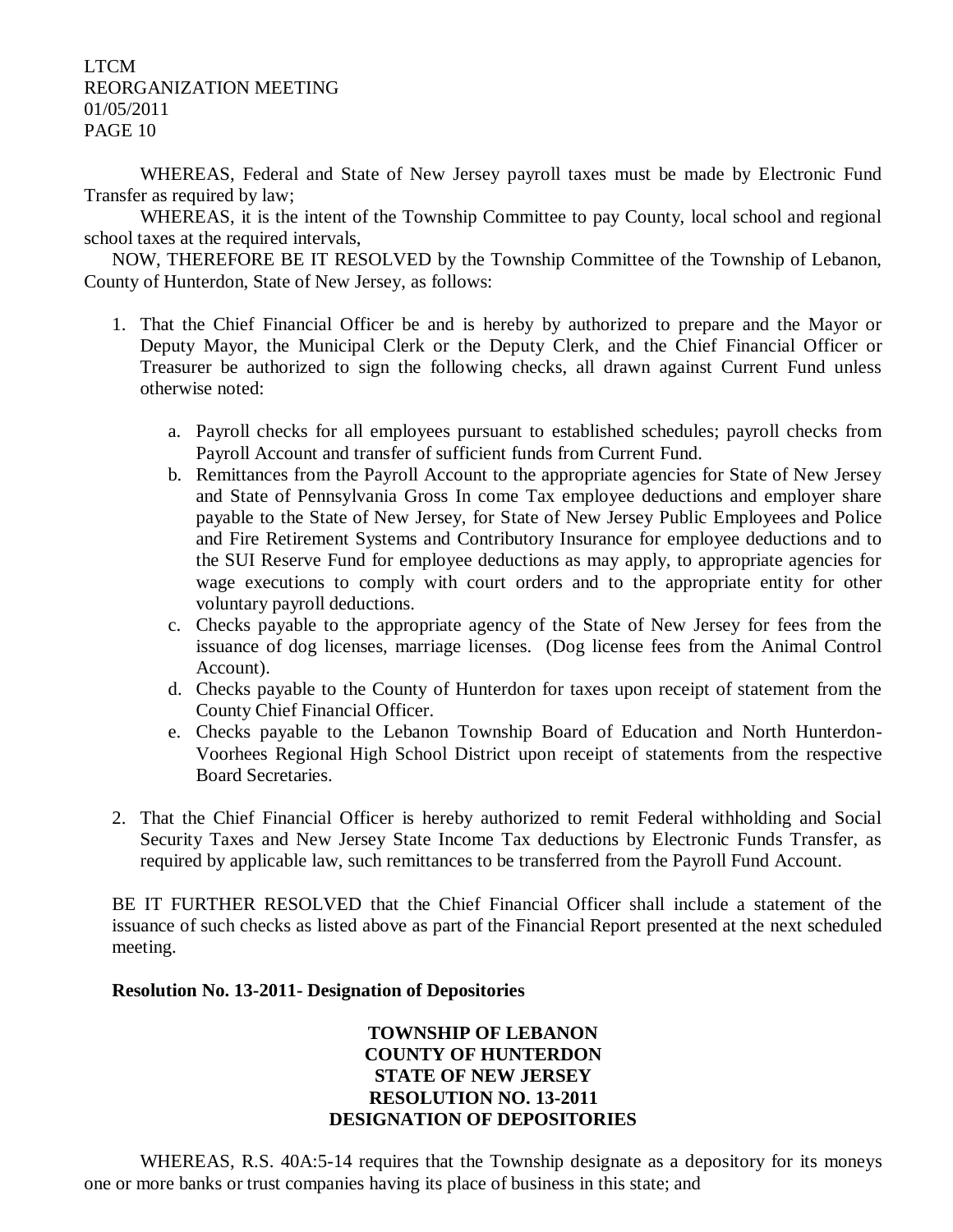WHEREAS, PNC, Peapack-Gladstone Bank, TD Bank and the New Jersey Cash Management Fund are bank or trust companies meeting the qualifications of said statute and which have satisfactorily performed the function of depository banks;

NOW, THEREFORE BE IT RESOLVED by the Township Committee of the Township of Lebanon in the County of Hunterdon, that PNC, Peapack-Gladstone Bank, TD Bank and the New Jersey Cash Management Fund are hereby designated as the depository banks for the Township of Lebanon.

#### **Resolution No. 14-2011- Cash Management Plan**

# **TOWNSHIP OF LEBANON COUNTY OF HUNTERDON STATE OF NEW JERSEY RESOLUTION NO. 14-2011 CASH MANAGEMENT PLAN**

WHEREAS, N.J.S.A. 40A:5-14, Local Fiscal Affairs Law, requires that each municipality adopt a Cash Management Plan designed to assure the deposit, investment and proper disbursement of local funds; NOW, THEREFORE, BE IT RESOLVED, that the Township Committee of the Township of Lebanon does hereby adopt the following Cash Management Plan:

A. Designation of Depositories

The following institutions are designated as permissible depositories for the deposit of Township funds:

> PNC Bank Peapack-Gladstone TD Bank and any other Federal and State Bank in the State of New Jersey

All depositories must conform to the Governmental Unit Deposit Protection Act (GUDPA) and shall provide a Notification of Eligibility from the State of New Jersey, Department of Banking, on a semi-annual basis. In addition, designated depositories shall maintain maximum FDIC or FSLIC coverage of all Township funds on deposit.

B. Deposit of Funds

All funds shall be deposited within forty eight (48) hours of receipt, in accordance with N.J.S.A. 40A:5-15, into appropriate fund operating accounts. Non-interest bearing operating and capital accounts shall be regularly monitored on a monthly basis by the CFO for the availability of funds being transferred into interest bearing accounts. Debt Service and Trust Accounts shall be maintained in accordance with Federal and State statutes regulating such funds. Payroll, Developers'

Escrow deposits and other agency funds, which represent funds of individuals and other organizations held by the Township, shall be deposited in regular, interest bearing accounts unless average daily balance is below \$1,000.00. Grant funds shall be deposited in accordance with regulations of the granting government or agency.

Where compensating balances are required by any designated depository to offset the cost of services provided; an agreement between the Township and the depository shall be executed, specifying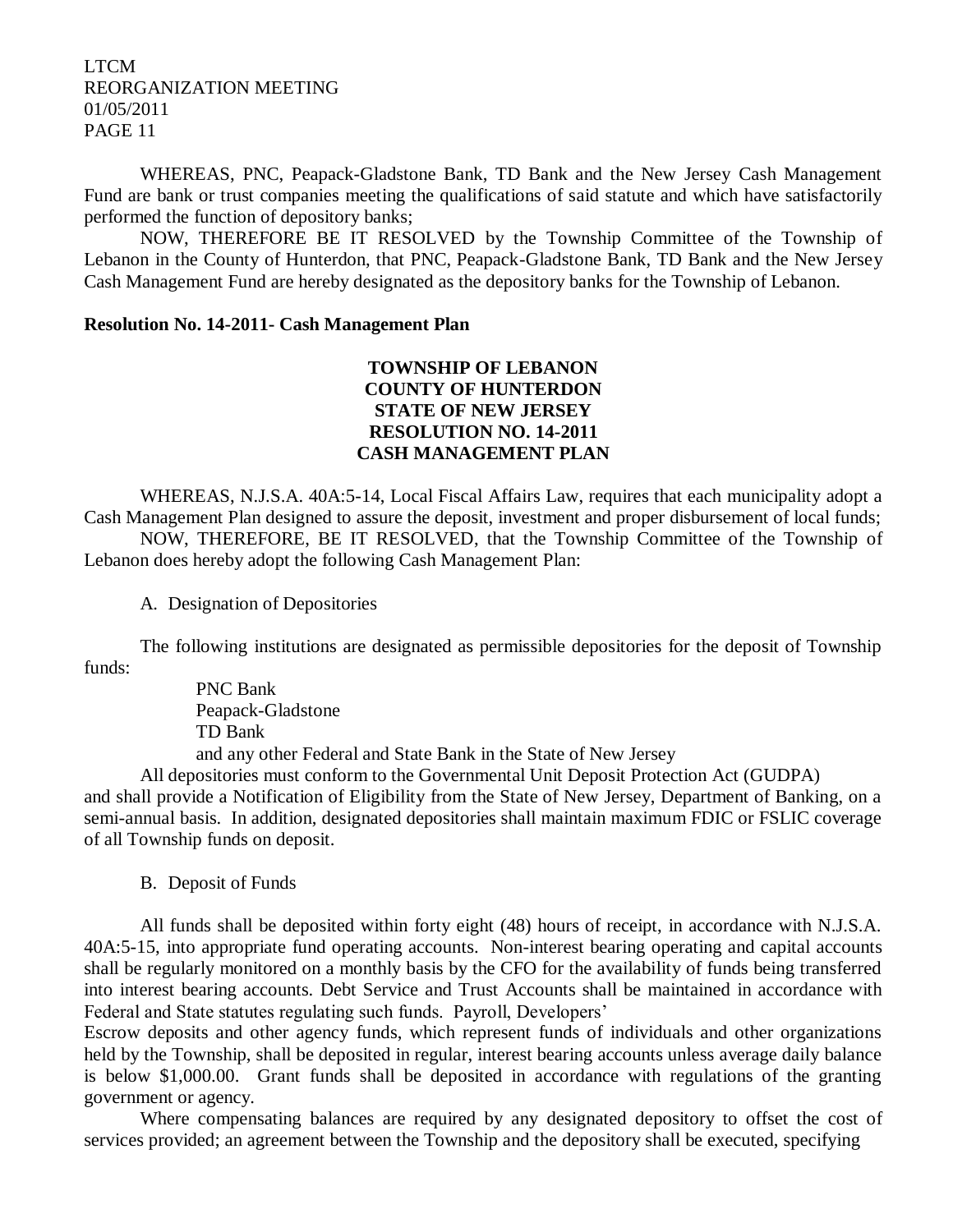the charge for each service and the balance required to offset each charge. Said agreement shall be reviewed on an annual basis.

C. Investment Instruments and Procedures

The Township may purchase those investments permitted in N.J.S.A. 40A:5-15.1, which include: United States Treasury Bonds, Notes and Bills U.S. Government Agency and Instrumentality Obligations Bonds and other obligations of the Township of Lebanon TD Bank Deposits and Certificates of Deposits Savings and Bank Deposits and Certificates of Deposits State of NJ and the State of NJ Cash Management Plan

The Township may purchase other obligation approved by the Division of Investment of the Department of Treasury for investment by local units.

Investments shall be limited to a maturity of not more that one-year unless a longer term is permitted by applicable Federal or State regulations. Allowable investments with maturities which

extend beyond the end of the Township's fiscal year shall be permitted only if interest accrued on the investment is credited to the Township at the end of the fiscal year for the purpose of realizing budgetary revenue.

The purchase of Certificates of Deposit shall be made based on the availability of funds for investment and the analysis of projected cash flows. Bids for Certificates of Deposit will be solicited of at least three designated depositories only if the amount available for investment is \$100,000 or greater. Telephone bids will be solicited by the Chief Financial Officer, or designated staff member. Bidders shall specify the principal amount, interest, rate and maturity of the investment and transmit such bid to the Township by telefax. A check or wire transfer will be made available to the winning bidder on the same business day the bid is awarded.

Where the return on a proposed investment does not exceed the cost of making such investment, the Chief Financial Officer will not make the investment. The Chief Financial Officer shall have the discretion of award an investment to the depository wherein the funds reside, should that institution's quoted interest rate be less than other quoted rates, and the differential in interest rates is not more than twenty-five (25) basis points (0.25%), providing that the tern of the investment is thirty (30) days or less. The chief Financial Officer shall have the discretion to reject all bids.

## D. Disbursement of Funds

All funds shall be disbursed as authorized and directed by the Township Committee. The Chief Financial Officer shall, at the beginning of the fiscal year, present to the Township Committee a schedule of debt service, principal and interest payments and , when available a schedule of School Tax payments for the upcoming fiscal year. Upon approval of the schedules of payments by the Township Committee, the Chief Financial Officer shall then have the authority to make the following disbursements:

> School Taxes County Taxes **Interfunds** Purchase of Investments Debt Service Salary and Wages Postage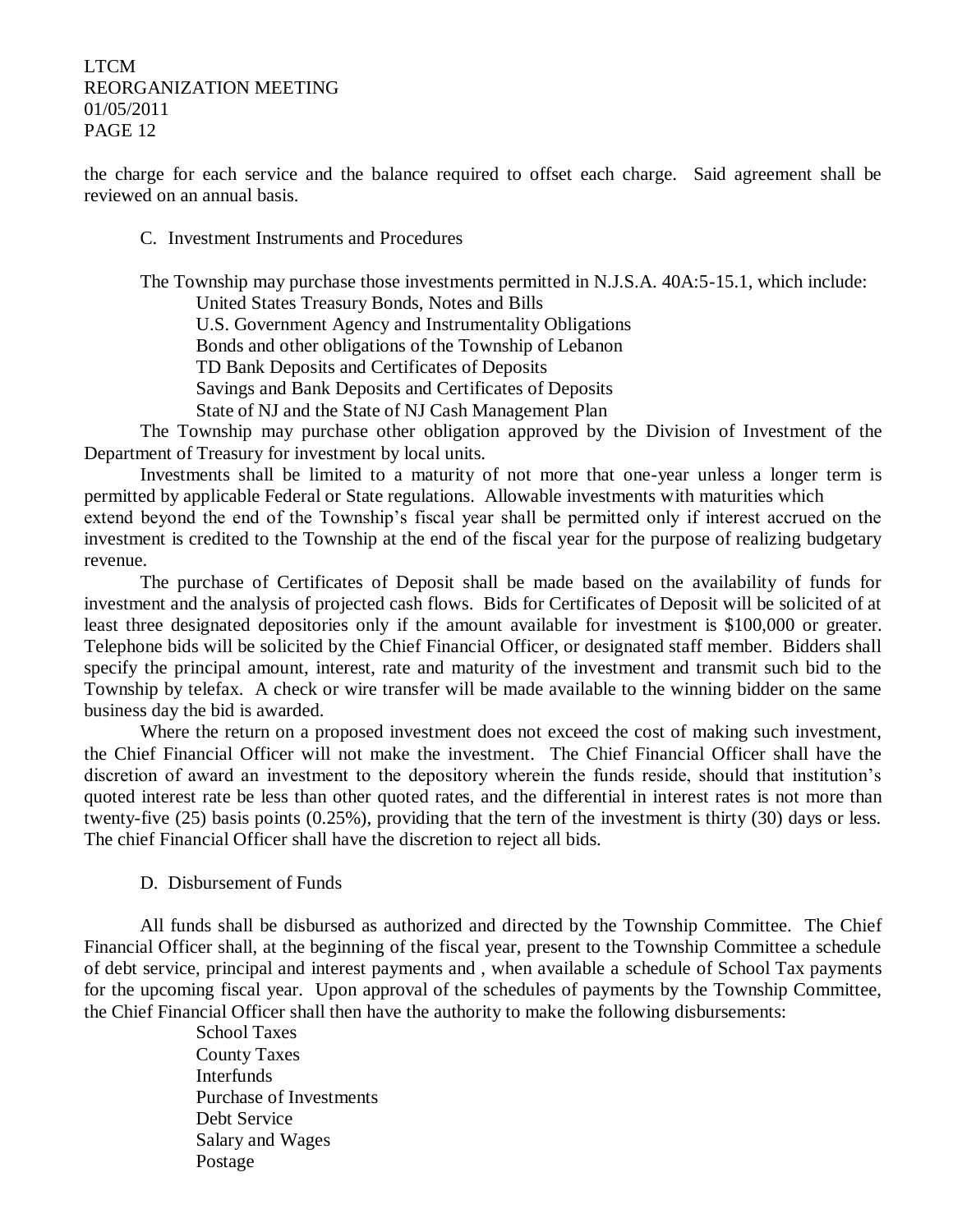Disbursements shall be executed via electronic wire transfer of funds by the Chief Financial Officer, or designated staff member, when that method of payment is deemed necessary or preferable by the payee, or when the amount of such payment will result in a financial benefit of the Township of Lebanon in the form of increased investment income.

#### E. Reporting

The Chief Financial Officer shall, prior to the last day of the month immediately following, present to the Township Committee a monthly report of cash receipts and disbursement, subject to reconciliation and periodic adjustments.

#### F. Bonding

The following officials shall be covered by surety bonds, said surety bonds to be examined by the independent auditor to insure their proper execution:

> Chief Financial Officer Tax Collector Municipal Clerk Municipal Court Clerk Municipal Court Judge

Staff members of the Department of Finance and Tax Collection not covered by separate Faithful Performance Bond.

G. Compliance

The Cash Management Plan of the Township of Lebanon shall be subject to the approval of the Township Attorney, and shall be subject to the annual audit conducted pursuant to N.J.S.A. 40A:5-14.

As stated in N.J.S.A. 40A:5-14, the officials(s) charged with the custody of the Township funds shall deposit then as instructed by this Cash Management Plan, and shall thereafter be relieved of any liability or loss due to the insolvency or closing of any designated depository.

If, at any time, this Cash Management Plan conflicts with any regulations of the State of New Jersey, or any department thereof, the applicable State regulations shall apply.

#### **Resolution No. 15-2011-Return Check Fee**

# **TOWNSHIP OF LEBANON COUNTY OF HUNTERDON STATE OF NEW JERSEY RESOLUTION NO. 15-2011 RETURN CHECK FEE**

WHEREAS, N.J.S.A. 40:5-18(a) provides that the governing body of a municipality may provide, by resolution or ordinance, for the imposition of a service charge to be added to any account owing to the municipality, it payment tendered on the account was by check or other written instrument which was returned for insufficient funds; and

WHEREAS, N.J.S.A. 40:5-18(b) provides that whenever an account owing to a municipality is for a tax or special assessment, the service charge authorized by this section shall be included on whatever list of delinquent accounts is prepared for enforcement of the lien.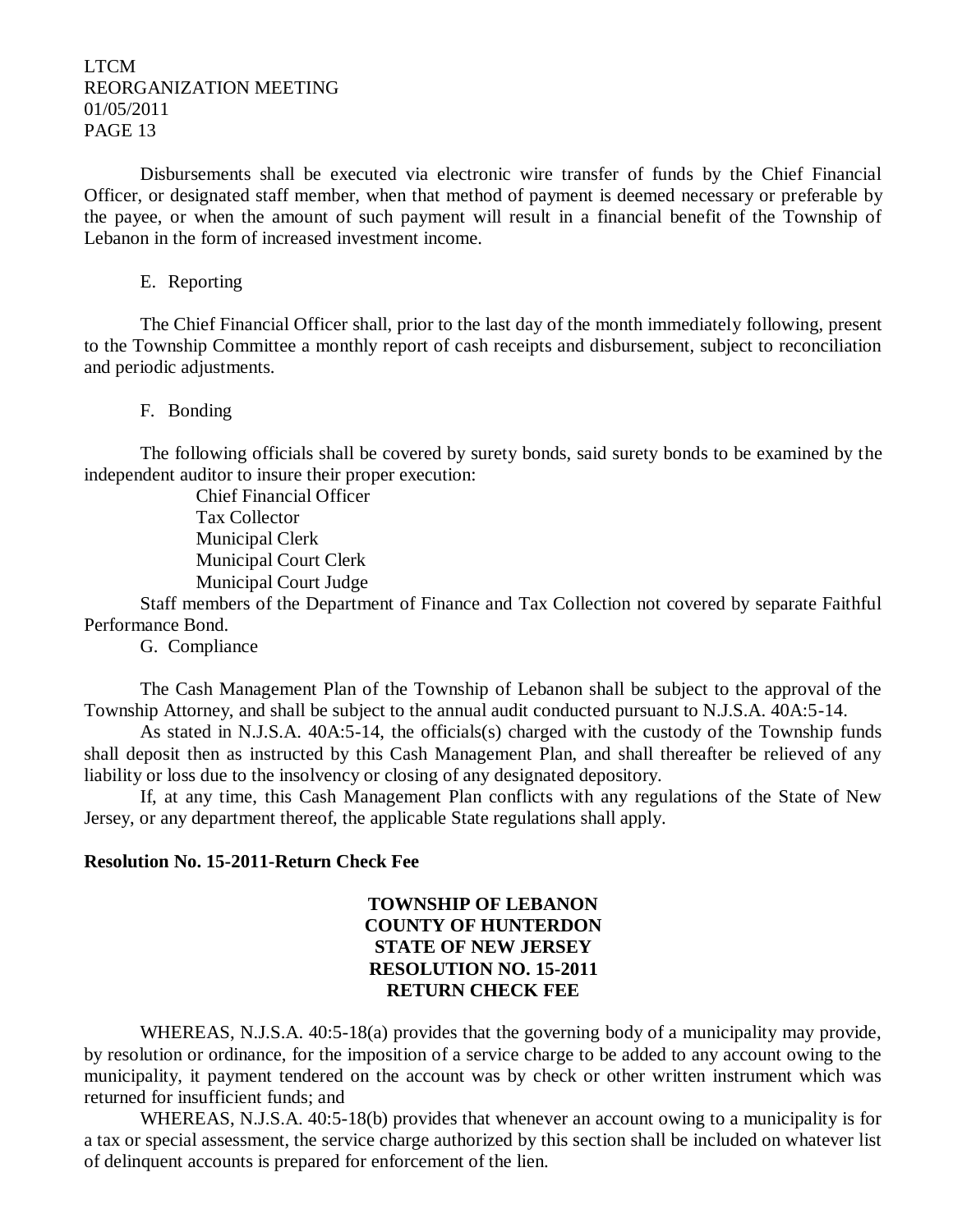NOW, THEREFORE BE IT RESOLVED by the Township Committee of the Township of Lebanon, that the service charge for a check or other written instrument returned for insufficient funds is hereby determined and set at \$20.00 per check or other written instrument pursuant to N.J.S.A. 40:5-18(c); and

BE IT FURTHER RESOLVED that any service charge authorized by this section shall be collected in the same manner prescribed by law for the collection of the account for which the check or other written instrument was tendered. In addition, the governing body may require future payments to be tendered in cash or by certified or cashier's check, N.J.S.A. 40:5-18(d).

#### **Resolution No. 16-2011- Authorization of Redemption**

## **TOWNSHIP OF LEBANON COUNTY OF HUNTERDON STATE OF NEW JERSEY RESOLUTION NO. 16-2011 AUTHORIZATION OF REDEMPTION**

WHEREAS, N.J.S.A. 54:5-55 provides that where a Tax Sale Certificate has been redeemed, the Tax Collector shall, at the option of the redeeming party, either execute a Certificate of Redemption or procure and deliver to the owner a Certificate of Sale receipted for cancellation by endorsement in same manner required by law to satisfy or cancel a mortgage; and

WHEREAS, N.J.S.A. 46:18-6 provides that an instrument record-able mortgage may be canceled only by the endorsement of the executive officer of a corporation attested to by a secretarial officer of the corporation; and

WHEREAS, the Mayor of the Township is considered to be a duly authorized executive officer; and Tax Collector of the Township is considered to be duly authorized to collect taxes,

NOW, THEREFORE BE IT RESOLVED by the Township of Lebanon in the County of Hunterdon, that the Mayor and Tax Collector be designated as the duly authorized to endorse for cancellation of Tax Sale Certificates; and

BE IT FURTHER RESOLVED that a copy of this Resolution be sent to the Township Tax Collector for insertion in her official records.

## **Resolution No. 17-2011- Approving the Municipal Court of North Hunterdon Budget**

# **TOWNSHIP OF LEBANON COUNTY OF HUNTERDON STATE OF NEW JERSEY RESOLUTION NO. 17-2011 APPROVING THE BUDGET OF THE MUNICIPAL COURT OF NORTH HUNTERDON**

WHEREAS, the Township of Lebanon, Hunterdon County, New Jersey, is a Member of the Municipal Court of North Hunterdon; and

WHEREAS, the Municipal Court Committee of the Municipal Court of North Hunterdon has approved a Budget in the form attached hereto for the Calendar year 2011; and

NOW, THEREFORE, the Mayor and Committee of the Township of Lebanon, Hunterdon County, New Jersey, hereby approves the Budget for the Municipal Court of North Hunterdon. for the Calendar year 2011.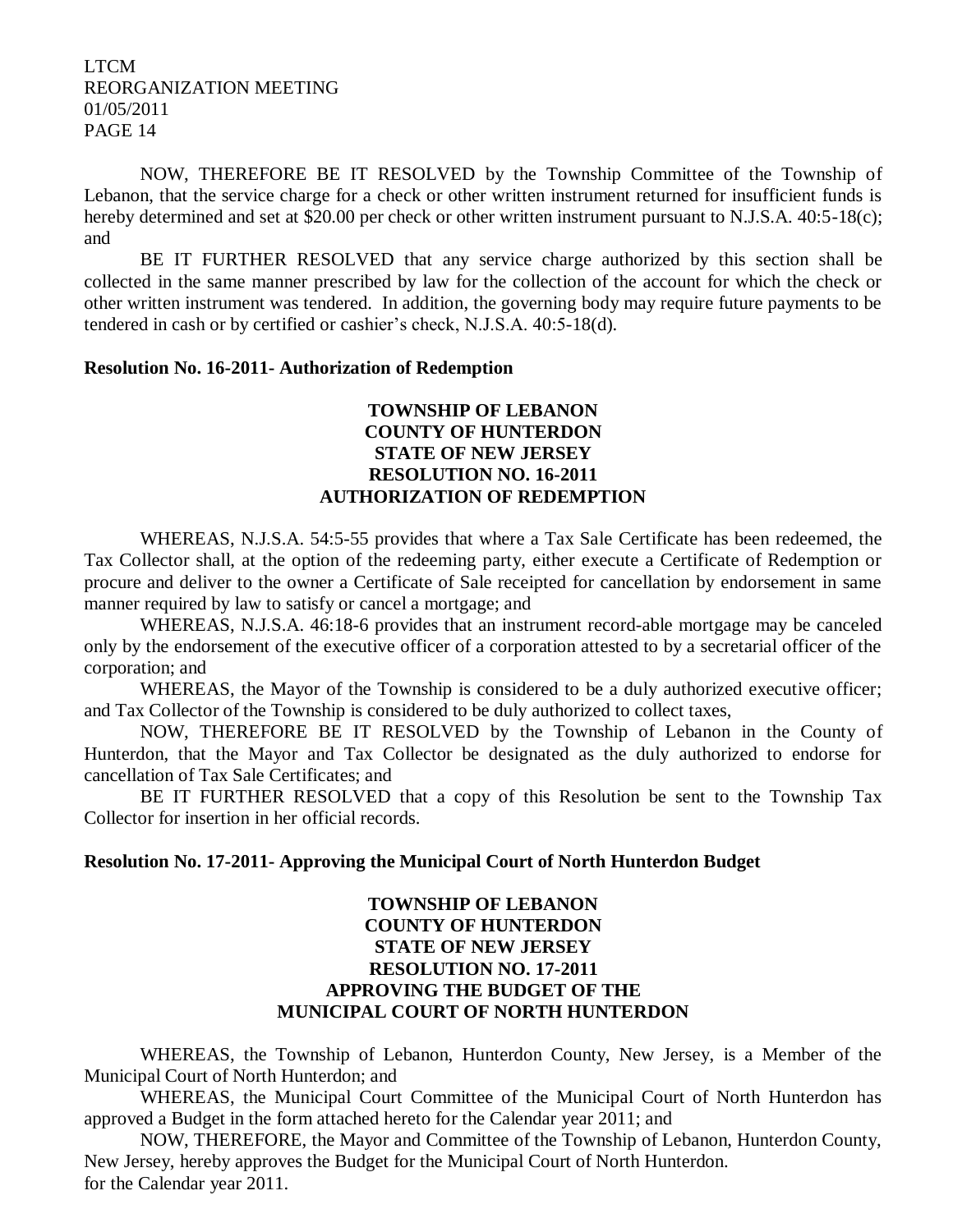#### **Resolution No. 18-2011- Engaging a Municipal Court Administrator**

# **TOWNSHIP OF LEBANON COUNTY OF HUNTERDON STATE OF NEW JERSEY RESOLUTION NO. 18-2011 RESOLUTION AUTHORIZING THE MUNICIPAL COURT OF NORTH HUNTERDON TO ENGAGE A MUNICIPAL COURT ADMINISTRATOR**

WHEREAS, the Township of Lebanon, Hunterdon County, New Jersey, is a Member of the Municipal Court of North Hunterdon; and

WHEREAS, the Municipal Court requires the services of a Municipal Court Administrator for the Calendar Year 2011; and

WHEREAS, the Municipal Court of North Hunterdon Committee has authorized the Appointment of the person named herein as the Court Administrator.

NOW, THEREFORE, BE IT RESOLVED, by the Mayor and Council of the Township of Lebanon, Hunterdon County, New Jersey, hereby ratifies the Appointment of Robin Manfredi as the Certified Court Administrator for the Municipal Court of North Hunterdon for the Calendar Year 2011 at a Salary established in the Budget of the Municipal Court of North Hunterdon for the year 2011.

#### **Resolution No. 19-2011- Tonnage Grant Application**

## **TOWNSHIP OF LEBANON COUNTY OF HUNTERDON STATE OF NEW JERSEY RESOLUTION NO. 19-2011 TONNAGE GRANT APPLICATION RESOLUTION**

- WHEREAS, The Mandatory Source Separation and Recycling Act, P.L.1987, c.102, has established a recycling fund from which tonnage grant may be made to municipalities in order to encourage local source separation and recycling programs; and
- WHEREAS, It is the intent and the spirit of the Mandatory Source Separation and Recycling Act to use the tonnage grants to develop new municipal recycling programs and to continue and to expand existing programs;
- WHEREAS, The New Jersey Department of Environmental Protection has promulgated recycling regulations to implement the Mandatory Source Separation and Recycling Act; and
- WHEREAS, The recycling regulation impose on municipalities certain requirements as a condition for applying tonnage grants, including but not limited to, making and keeping accurate, verifiable records of material collected and claimed by the municipality; and
- WHEREAS, A resolution authorizing this municipality to apply for such tonnage grants will memorialize the commitment of this municipality to recycling and to indicate the assent of the Township of Lebanon to the efforts undertaken by the municipality and the requirements contained in the Recycling Act and recycling regulations; and
- WHEREAS, Such a resolution should designate the individual authorized to ensure the application is properly completed and timely filed.

NOW THEREFORE BE IT RESOLVED by the Township of Lebanon Committee of the Township of Lebanon, Hunterdon County, New Jersey, that the Township of Lebanon hereby endorses the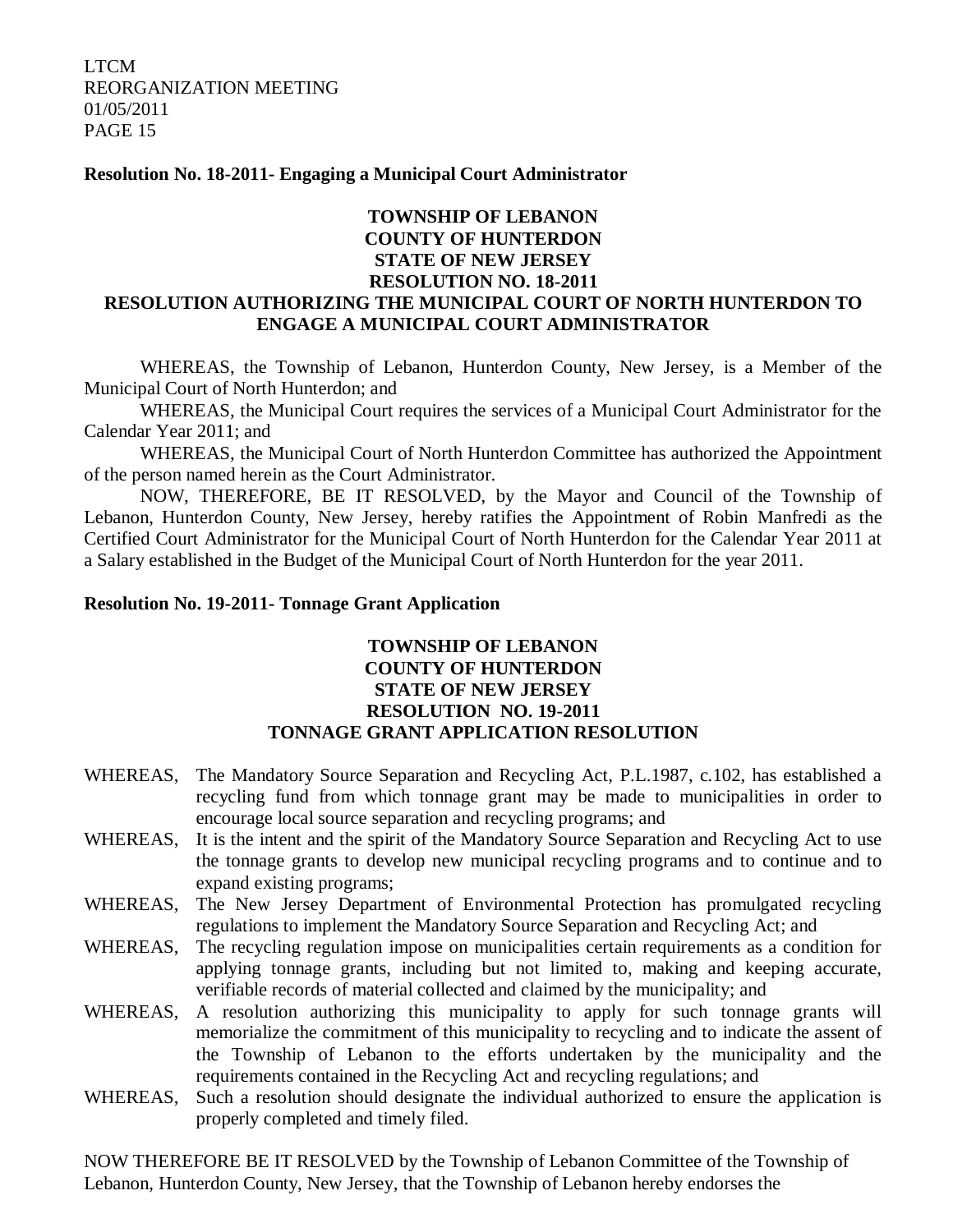submission of the recycling tonnage grant application to the New Jersey Department of Environmental Protection and designates JoAnn Fascenelli to ensure that the application is properly filed; and BE IT FURTHER RESOLVED that the monies received from the recycling tonnage grant be deposited in a dedicated recycling trust to be used solely for the purposes of recycling.

## **Resolution No. 20-2011- Appointing a Fund Commissioner**

# **STATE OF NEW JERSEY COUNTY OF HUNTERDON TOWNSHIP OF LEBANON RESOLUTION NO. 20-2011**

WHEREAS, the Township of Lebanon (hereinafter "Local Unit") is a member of the Statewide Insurance fund (hereinafter "Fund"), a joint insurance fund as defined in N.J.S.A. 40A:10-36 *et seq*.; and WHEREAS, the Fund's Bylaws require participating members to appoint a Fund Commissioner; NOW, THEREFORE, BE IT RESOLVED by the governing body of the Township of Lebanon that Patricia Schriver is hereby appointed as the Fund Commissioner for the Local Unit; and

BE IT FURTHER RESOLVED that Warren Gabriel is hereby appointed as the Alternate Fund Commissioner for the Local Unit; and

BE IT FURTHER RESOLVED that the Local Unit's Fund Commissioner is authorized and directed to execute all such documents as required by the Fund.

# **Resolution No. 21-2011- Amending the Capital Budget**

## **TOWNSHIP OF LEBANON COUNTY OF HUNTERDON STATE OF NEW JERSEY A RESOLUTION 21-2011 AMENDING THE CAPITAL BUDGET**

WHEREAS, the Township of Lebanon desires to constitute the 2011 Capital Budget of said municipality by inserting therein Various Capital Projects:

# *Fire and Rescue Squad Ambulance*

NOW, THEREFORE, BE IT RESOLVED by the Township Committee of the Township of Lebanon as follows:

**Section 1.** The 2011 Capital Budget of the Township of Lebanon is hereby constituted by the adoption of a schedule to read as follows:

# **PROJECT NO. 1 CAPITAL BUDGET OF THE TOWNSHIP OF LEBANON, COUNTY OF HUNTERDON, NEW JERSEY**

**Projects Scheduled for 2011 Method of Financing**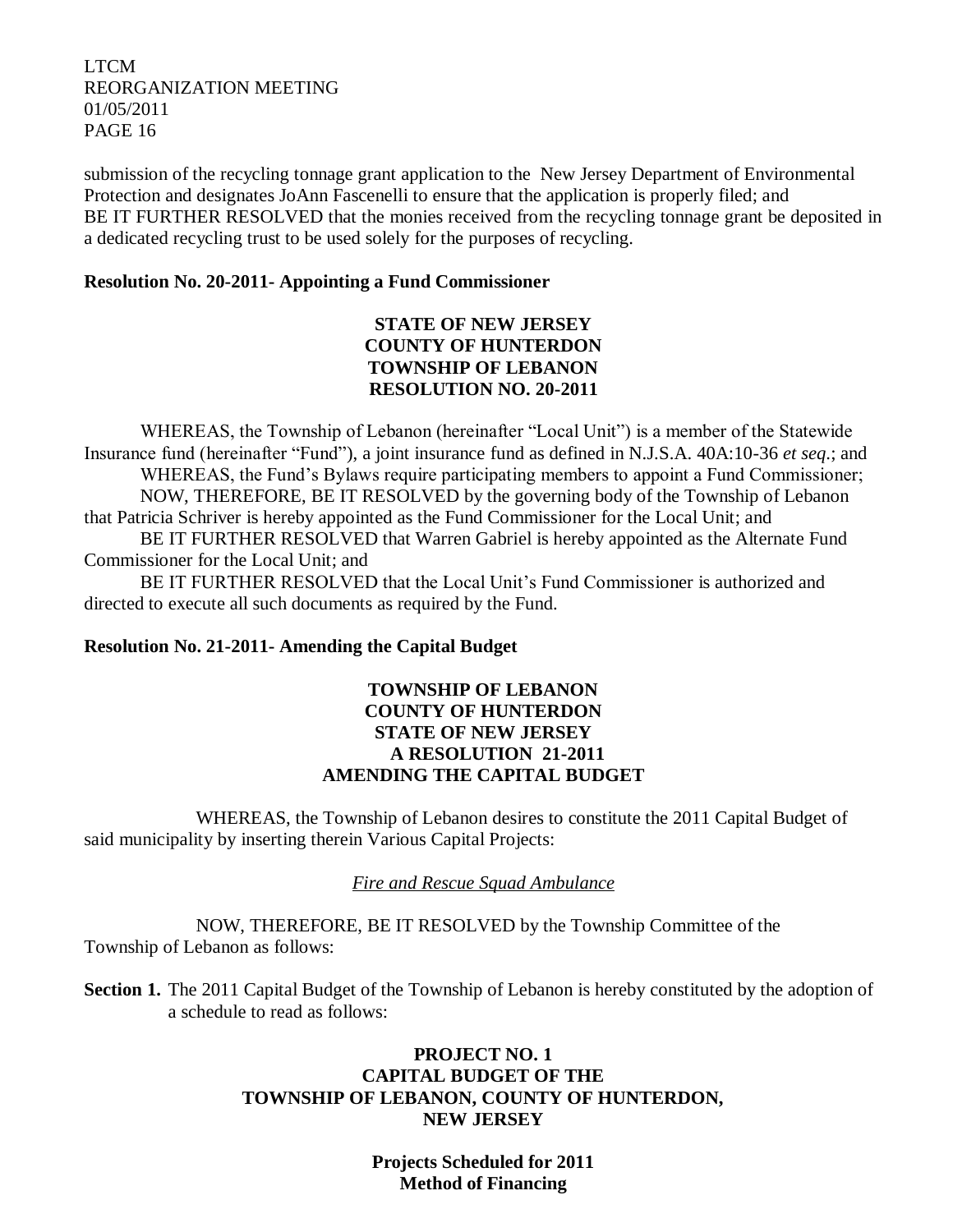#### CAPITAL

| PROJECT         | <b>COST</b>  | APPROP. | ESTIMATED BUDGET IMPROVEMENT CAPITAL<br><b>FUND</b> | <b>SURPLUS</b> | <b>GENERAL</b><br><b>BONDS</b> |
|-----------------|--------------|---------|-----------------------------------------------------|----------------|--------------------------------|
| As Stated Above | \$175,000.00 |         | \$10,200.00                                         | <b>NONE</b>    | \$164,800.00                   |

**Section 2.** The Clerk is authorized and directed to file a certified copy of this resolution with the Division of Local Government Services, Department of Community Affairs, State of New Jersey, within three days after the adoption of this project to be included in the 2011 Permanent Capital Budget as adopted.

#### **Resolution No. 22-2011- Member Participation in a Cooperative Pricing System**

# **TOWNSHIP OF LEBANON COUNTY OF HUNTERDON STATE OF NEW JERSEY RESOLUTION NO. 22-2011 RESOLUTION FOR MEMBER PARTICIPATION IN A COOPERATIVE PRICING SYSTEM A RESOLUTION AUTHORIZING TO ENTER INTO A COOPERATIVE PRICING AGREEMENT**

WHEREAS, N.J.S.A. 40A:11-11(5) authorizes contracting units to establish a Cooperative Pricing System and to enter into Cooperative Pricing Agreements for its administration; and

WHEREAS, the Middlesex Regional Educational Services Commission, hereinafter referred to as the "Lead Agency " has offered voluntary participation in a Cooperative Pricing System for the purchase of goods and services;

WHEREAS, on January 5, 2011, the governing body of the Township of Lebanon, County of Hunterdon, State of New Jersey duly considered participation in a Cooperative Pricing System for the provision and performance of goods and services;

NOW, THEREFORE BE IT RESOLVED as follows:

## **TITLE**

This RESOLUTION shall be known and may be cited as the Cooperative Pricing Resolution of the Township of Lebanon.

## **AUTHORITY**

Pursuant to the provisions of *N.J.S.A. 40A:11-11(5)*, the Township Mayor is hereby authorized to enter into a Cooperative Pricing Agreement with the Lead Agency.

## **CONTRACTING UNIT**

The Lead Agency shall be responsible for complying with the provisions of the *Local Public Contracts Law (N.J.S.A. 40A:11-1 et seq.)* and all other provisions of the revised statutes of the State of New Jersey.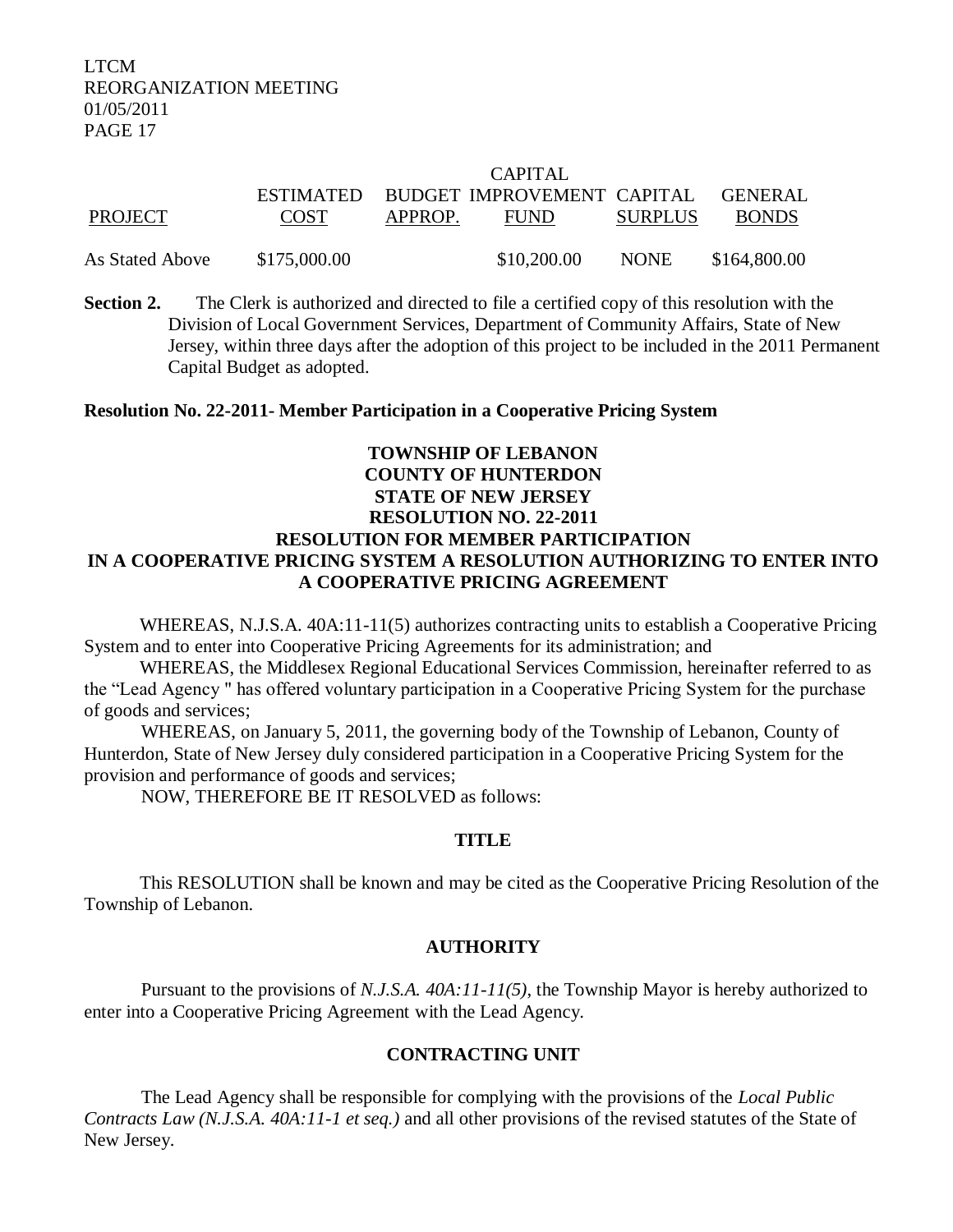#### **ORDINANCES**

#### **Introduction**

*Motion by Ms. Schriver, seconded by Mr. Wunder and carried by unanimous favorable roll call vote, the* Township Committee approved Ordinance No. 2011-01 on first reading. (As entitled below).

# **STATE OF NEW JERSEY COUNTY OF HUNTERDON TOWNSHIP OF LEBANON ORDINANCE NO. 2011-01 CALENDAR YEAR 2011 MODEL ORDINANCE TO EXCEED THE MUNICIPAL BUDGET APPROPRIATION LIMITS AND TO ESTABLISH A CAP BANK (N.J.S.A. 40A: 4-45.14)**

Public Hearing will be held on January 19, 2011.

#### **Introduction**

*Motion by Mr. Wunder, seconded by Ms. Schriver, and carried by unanimous favorable roll call vote, the* Township Committee approved Ordinance No. 2010-02 on first reading. (As entitled below).

#### **TOWNSHIP OF LEBANON COUNTY OF HUNTERDON STATE OF NEW JERSEY ORDINANCE NO. 2011-02 BOND ORDINANCE TO AUTHORIZE THE ACQUISITION OF A NEW AMBULANCE IN, BY AND FOR THE TOWNSHIP OF LEBANON, IN THE COUNTY OF HUNTERDON, STATE OF NEW JERSEY, TO APPROPRIATE THE SUM OF \$175,000 TO PAY THE COST THEREOF, TO MAKE A DOWN PAYMENT, TO AUTHORIZE THE ISSUANCE OF BONDS TO FINANCE SUCH APPROPRIATION AND TO PROVIDE FOR THE ISSUANCE OF BOND ANTICIPATION NOTES IN ANTICIPATION OF THE ISSUANCE OF SUCH BONDS.**

Public Hearing will be held on January 19, 2011.

## **APPOINTMENTS**

*Motion by Ms. Schriver, seconded by Mr. Morrison, and carried by unanimous favorable roll call vote,*  the Township Committee approved the following appointments.

## **2011 APPOINTMENTS**

**ANNUAL 1-YEAR APPOINTMENTS DEPUTY CLERK:** Kimberly Jacobus **ASSISTANT ROAD SUPERVISOR:** Kevin Rivers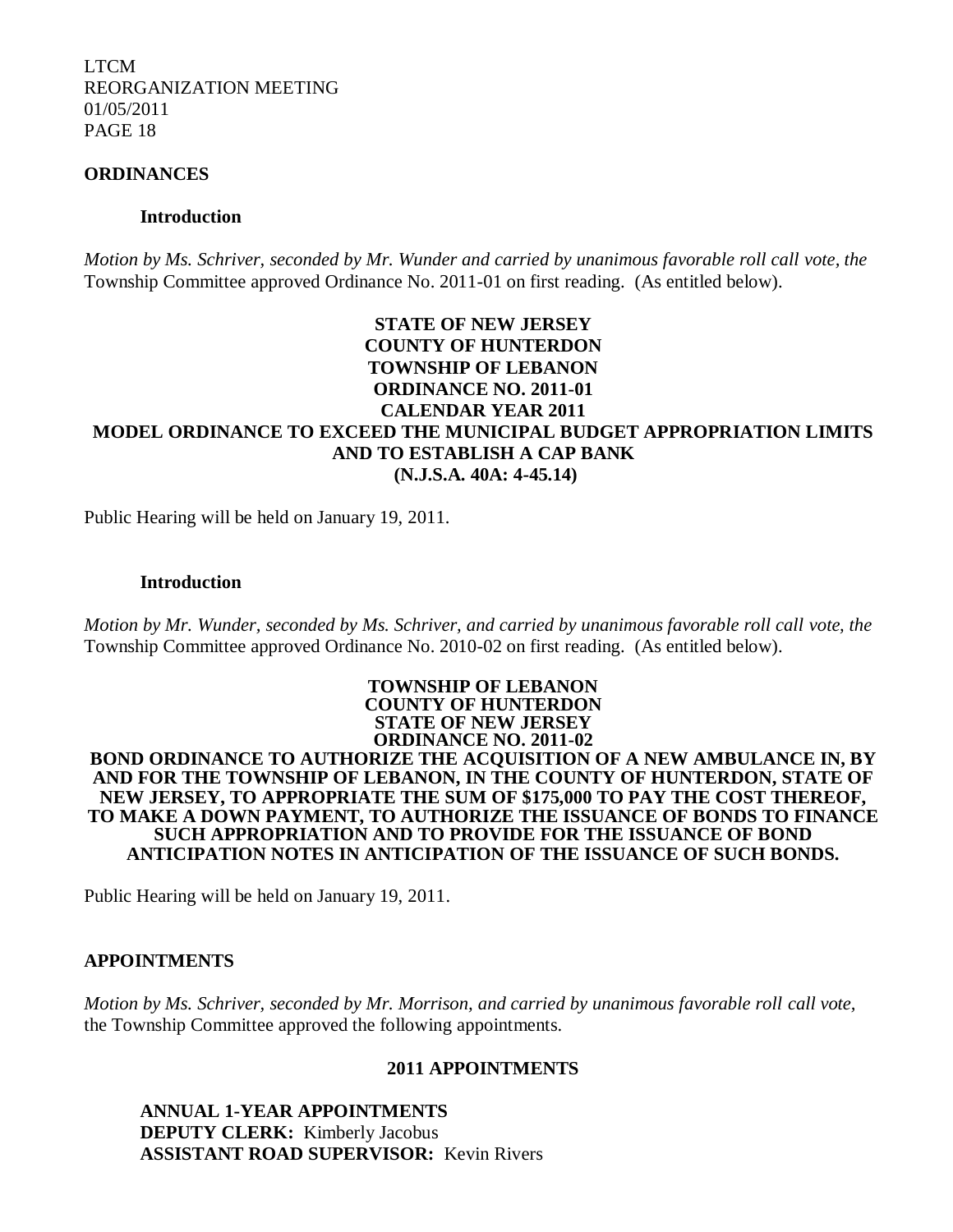> **FIRE OFFICIAL:** Gary Apgar **SPECIAL POLICE CLASS II:** Alan Goracy **COAH LIAISON –** Gail Glashoff **POLICE MATRON:** Judy Dunlap **OFFICIAL ASSESSMENT SEARCHER:** Karen Sandorse **OFFICIAL TAX SEARCHER:** Mary Hyland **ISSUER OF SUBDIVISION CERTIFICATES:** Gail Glashoff **STATE HISTORIAN:** Vacant **POLICE MATRON**: Judy Dunlap **PERC WITNESS**: Howard Symonds

*Motion by Mr. Wunder, seconded by Mr. Morrison, and carried by unanimous favorable roll call vote, the* Township Committee approved the following appointments.

Vacancy (1) Al Nagie Jan Gibas Gary Milkowski Eva Burrell

Vacancy (2) Jan Gibas Susan Donavan Steve O'Reilly Victor Hoffman Carol Girgus Vacancy Nina Savoia

Art Gerlich Collette Evanko i: Mayor et al. Kimberly Jacobus Patricia Schriver Jan Gibas

# **LIBRARY COMMISSION AG ADVISORY COMMITTEE**

Art Gerlich Adam Ambielli Barbara O'Rourke Vacancy- Secretary

#### Melanie Ryan **RECYCLING COORDINATOR**

Georgia Cudina JoAnn Fascenelli Jan Gibas, Assistant

#### **HISTORIANS RECYCLING COMMISSION**

John Dempsey **REPRESENTATIVE TO SWAC**

#### William DeCoster **BOARD OF ADJUSTMENT MEMBERS**

Andrew Smego ALT. I: Joseph Maurizio 2-year term, exp. 12/12 ALT. II William Machauer, 1-year term, exp. 12/11

#### **PARK COMMITTEE PLANNING BOARD MEMBERS**

| Collette Evanko   | CLASS I:  | Mayor – George Piazza                         |
|-------------------|-----------|-----------------------------------------------|
| Kimberly Jacobus  | CLASS II: | Art Gerlich, expires 12/11                    |
| Patricia Schriver |           | CLASS III: Comm. Ron Milkowski, expires 12/11 |
| Vacancy           | CLASS IV: | Josh Rich, 4-years, expires 12/14             |

Beth Fischer \*\*Class III is a Committee appointment Wayne Maurer \*\*\*Class II and Class IV is a Mayor appointment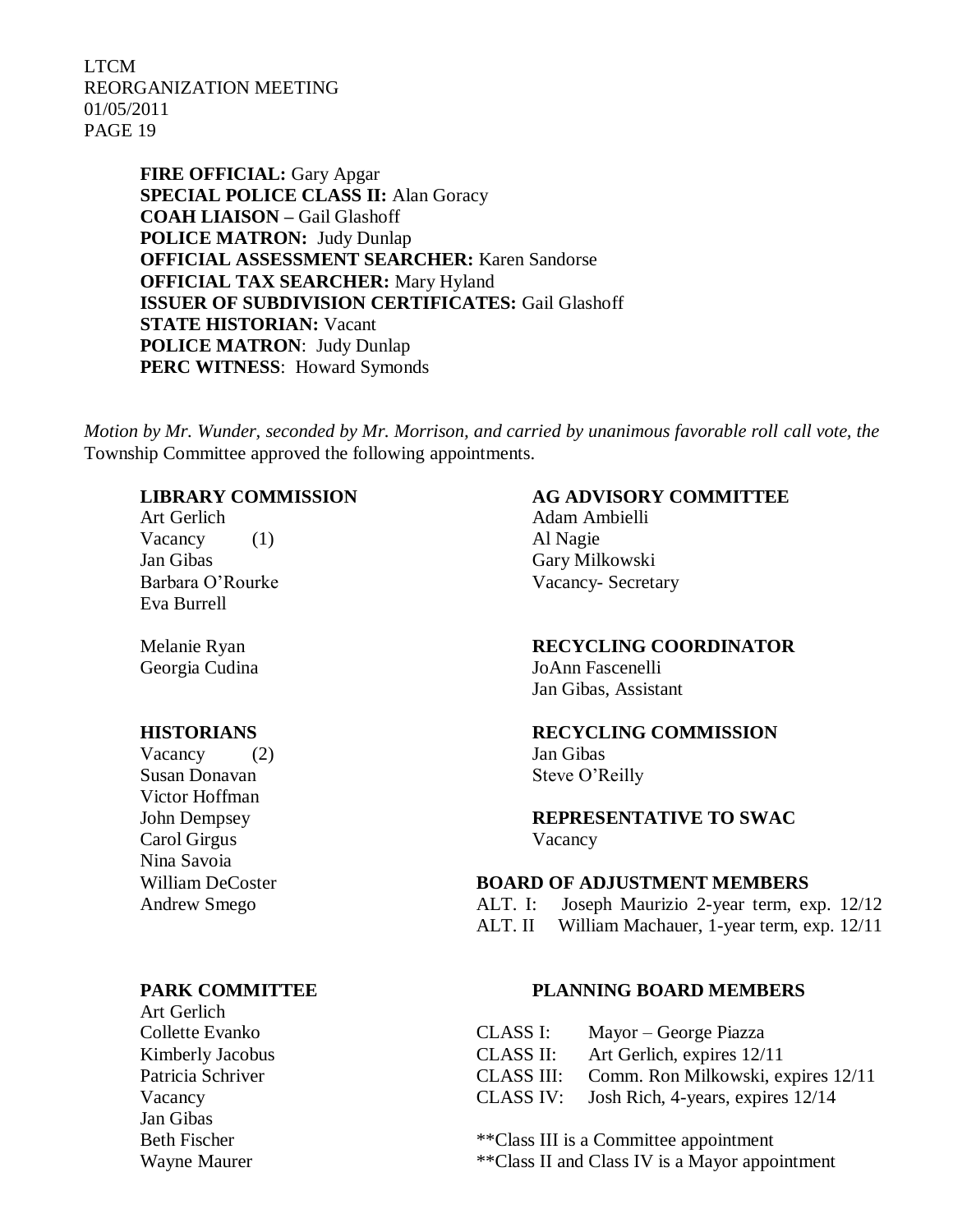> Kirk Petrik Eric Petrik Charles Fortenbacker

#### **2011 MAYORAL APPOINTMENTS**

## **RECREATION COMMISSION**

Andrew Li 5-year term, expires  $12/15$ 

#### **OPEN SPACE/ENVIRONMENTAL COMMITTEE**

| Warren Newman  | 3-year term, expires 12/13   |
|----------------|------------------------------|
| Ron Ascenzo    | 3-year term, expires 12/13   |
| Erik Henriksen | 2-year term, expires $12/12$ |

## **MUSCONETCONG RIVER MANAGEMENT COUNCIL**

Erik Henriksen – Liaison Nancy Lawler - Alternate

**RELOCATION ASSISTANCE OFFICER:** George Piazza **LIAISON TO STANDING COMMITTEES:** Francis Morrison **LIAISON TO PUBLIC WORKS:** Ronald Milkowski **LIAISON TO POLICE, FIRE & RESCUE:** Brian Wunder  **LIAISON TO COAH & OPEN SPACE COORDINATOR:** Francis Morrison **LIAISON TO ADMINISTRATION & FINANCE:** Patricia Schriver **LIAISON TO NORTH HUNTERDON COURT:** George Piazza

#### **HAGEDORN LIAISON COMMITTEE:**

1 Member from Fire Department: Gary Milkowski Member from the Committee: Patricia Schriver Member from the Committee:

#### **TOWNSHIP CONTRACTS – AGREEMENTS**

*Motion by Ms. Schriver, seconded by Mr. Piazza and carried by unanimous favorable roll call vote, the* Township Committee approved the following agreements and authorized the Mayor and Clerk to sign.

> Zoning Officer – John Fleming Newsletter – Design and Maintenance – Karen Newman Website – Design and Maintenance – Karen Newman Hunterdon Humane

#### **SCHEDULE BUDGET MEETING**

Mayor Piazza stated that he spoke to the CFO and was informed that this will not be a good year for budgeting. Health coverage is looking at a 15% increase for employees along with increases in the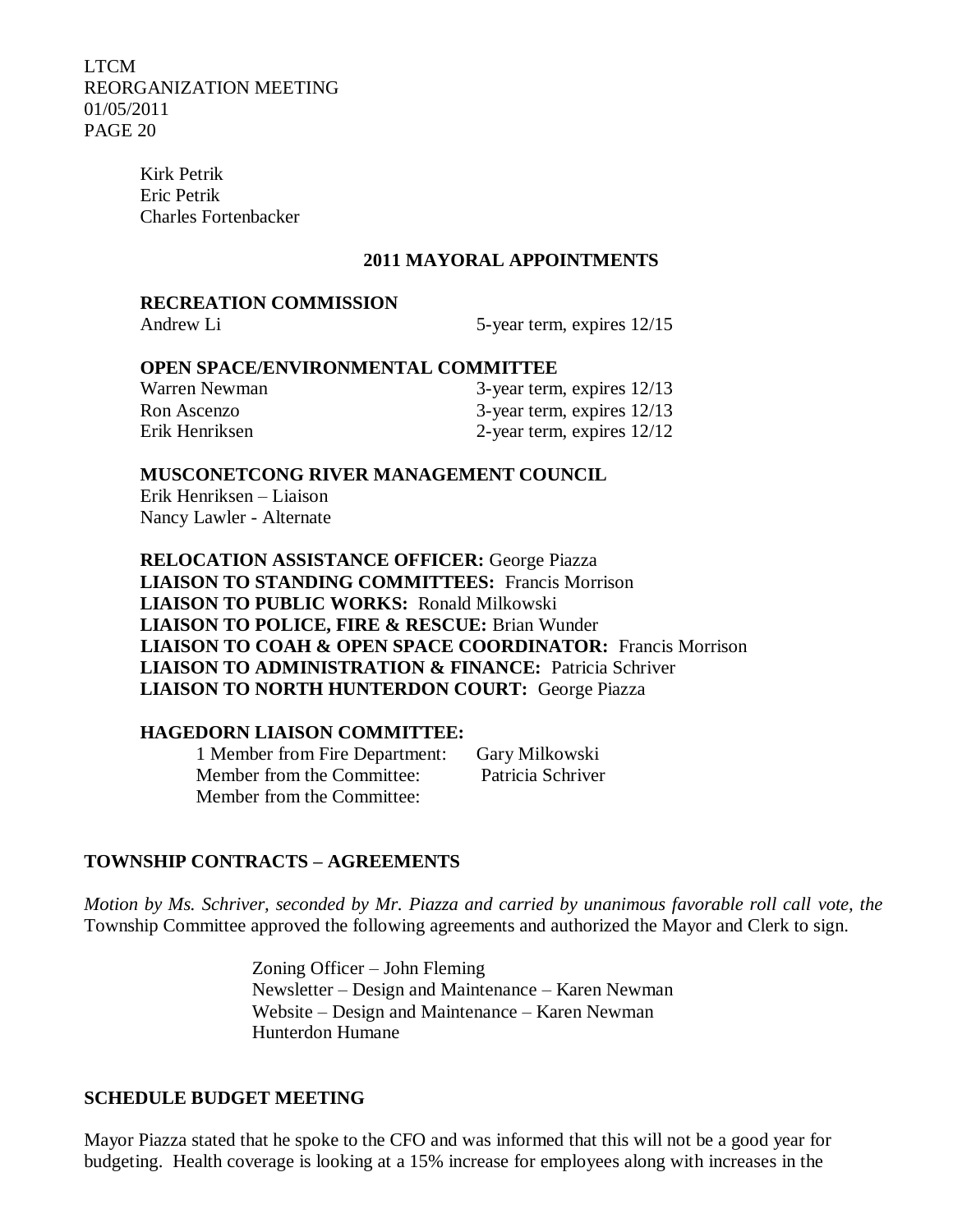pension plan. The CFO suggested that the department budgets be frozen at the 2010 figures. Capital Budget requests will be considered on an individual basis.

# **SCHEDULE SPECIAL MEETING**

*Motion by Ms. Schriver, seconded by Mr. Piazza and carried by unanimous favorable roll call vote, the* Township Committee scheduled a special meeting to be held on January 12, 2011 at 6:00 p.m. An executive session will take place.

## **TOWNSHIP DINNER**

The Township Committee requested that the Deputy Clerk contact Bloomsbury Fire House to see if it possible to schedule the Township Dinner for a weekend in March 2011.

## **PRESENTATION OF VOUCHERS**

Committee Members provided a description of vouchers exceeding \$1000.00.

*Motion by Ms. Schriver, seconded by Mr. Morrison and carried by unanimous favorable roll call vote, the* Township Committee approved the January 5, 2011 bill list in the amount of \$ 2,703,293.36.

# **PUBLIC COMMENTS**

*Motion by Ms. Schriver, seconded by Mr. Milkowski and carried by unanimous favorable roll call vote,*  the Township Committee opened the public comment portion of the meeting.

Ms. Nancy Darois inquired on the status of the Township Garage Project. The DPW Supervisor stated that they are waiting for the demolition permits and then they can begin the project.

Mr. Anthony Casale asked if the cost of \$2700.00 for the new microphones and speakers for the meeting room, was being divided by the Clerk, Planning Board and the Board of Adjustment. Ms. Schriver stated that it will be divided by the three.

Ms. Eileen Swan thanked the Township Committee for serving the Township and in particular thanked Mr. Milkowski for starting out his new career as Township Committeeman.

*Motion by Ms. Schriver, seconded by Mr. Milkowski and carried by unanimous favorable roll call vote,* the Township Committee closed the public comment portion of the meeting.

*Having no further business to come before the Committee, a motion was made by Ms. Schriver, seconded*  by Mr. Milkowski and carried by unanimous favorable roll call vote to adjourn the meeting at 7:26 p.m.